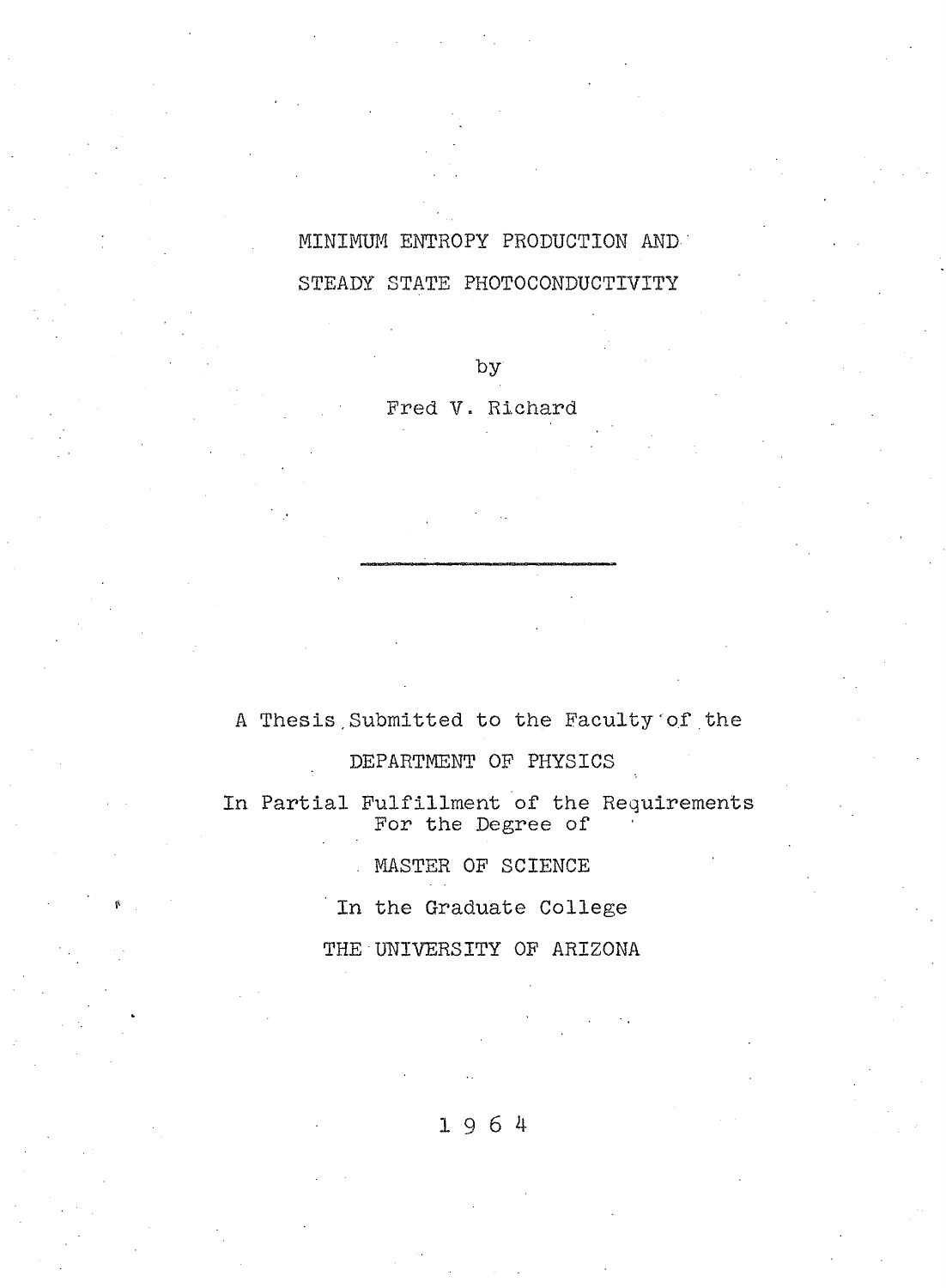#### **STATEMENT BY AUTHOR**

**This thesis has been submitted in partial fulfillment of requirements for an advanced degree at The University of Arizona and is deposited in the University Library to be made available to borrowers under rules of the Library.**

**Brief quotations from this thesis are allowable without special permission, provided that accurate acknowledgment of source is made. Requests ¥or permission for extended quotation from or reproduction of this manuscript in whole or in part may be granted by the head of the major department or the Dean of the Graduate College when in his judgment the proposed use of the material is in the interests of scholarship. In all other instances, however, permission must be obtained from the author.**

SIGNED: Fred V. Richard

#### **APPROVAL BY THESIS DIRECTOR**

**This thesis has been approved on the date shown below:**

Roald K Wangsness

**Roald K. Wangsness Professor of Physics**

<u>6 April 1964</u>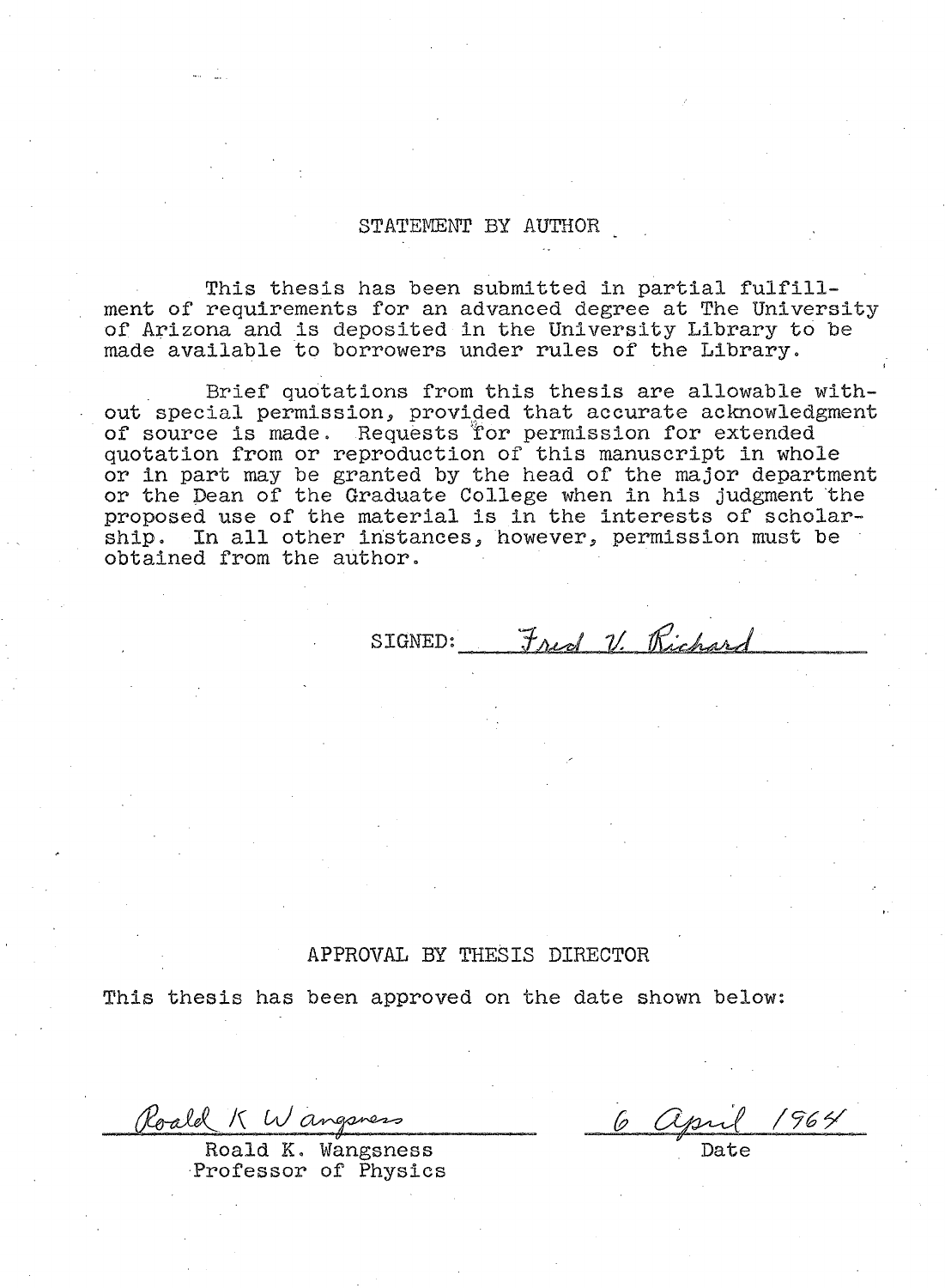### **ACKNOWLEDGMENTS**

**J should like to express my thanks to several of my friends and family who assisted in the completion of this thesis and to Dorothy Conniff for agreeing to type the final manuscript. I should also like to express my sincere appreciation to Dr. Roald K. Wangsness who suggested the problem and whose kind assistance aided greatly in its solution.**

**March 1964 F.V.R.**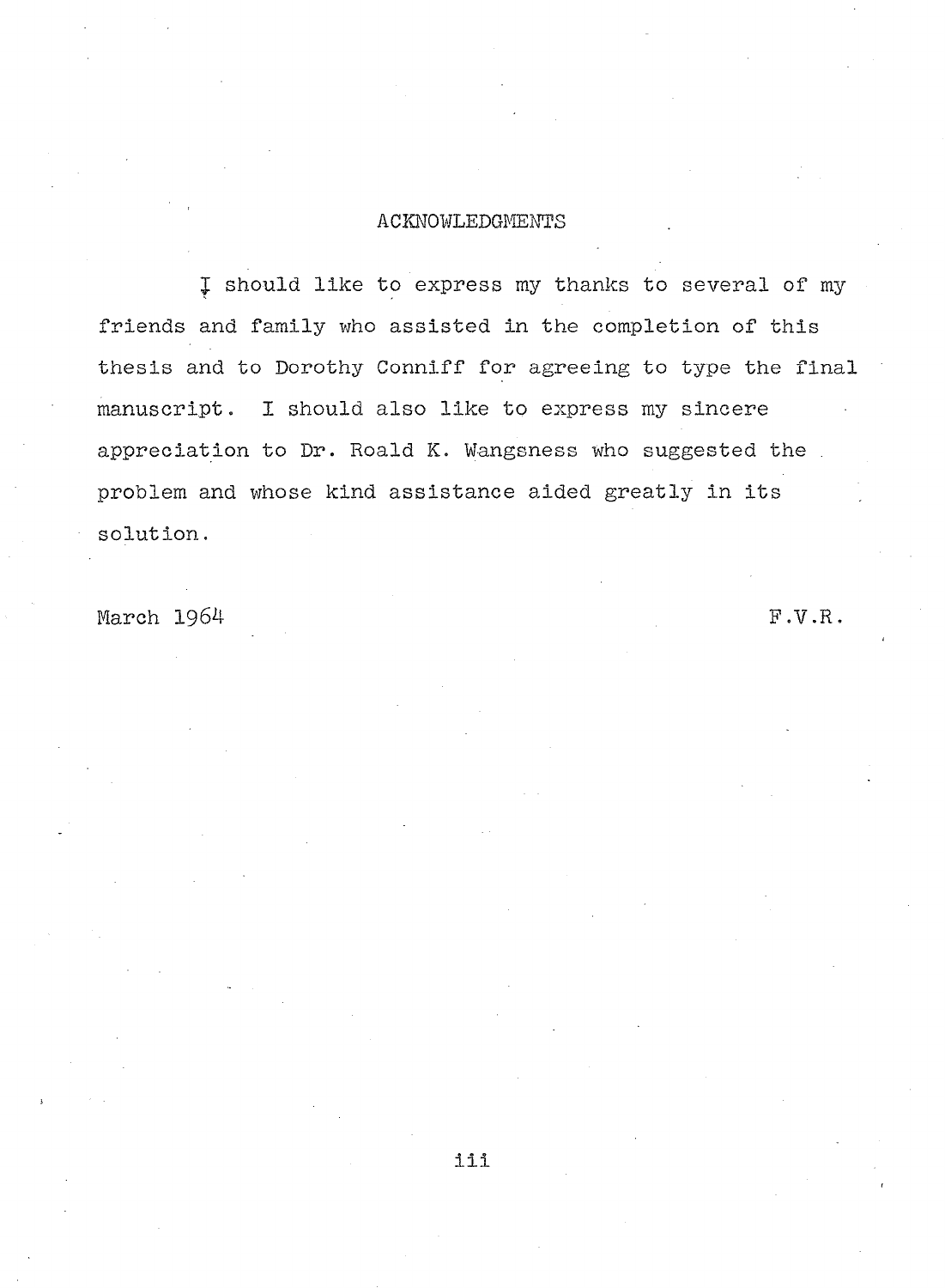# **TABLE OF CONTENTS**

| STATEMENT BY THE AUTHOR $\cdots$ ii |              |  |        |                                                                                                                                                                                                                                         |  |  |  |  |  |  |  |  |  |
|-------------------------------------|--------------|--|--------|-----------------------------------------------------------------------------------------------------------------------------------------------------------------------------------------------------------------------------------------|--|--|--|--|--|--|--|--|--|
|                                     |              |  |        |                                                                                                                                                                                                                                         |  |  |  |  |  |  |  |  |  |
|                                     |              |  |        |                                                                                                                                                                                                                                         |  |  |  |  |  |  |  |  |  |
|                                     |              |  | $\sim$ |                                                                                                                                                                                                                                         |  |  |  |  |  |  |  |  |  |
|                                     | INTRODUCTION |  |        | $\mathcal{L}^{\mathcal{L}}(\mathcal{L}^{\mathcal{L}})$ and $\mathcal{L}^{\mathcal{L}}(\mathcal{L}^{\mathcal{L}})$ and $\mathcal{L}^{\mathcal{L}}(\mathcal{L}^{\mathcal{L}})$ and $\mathcal{L}^{\mathcal{L}}(\mathcal{L}^{\mathcal{L}})$ |  |  |  |  |  |  |  |  |  |
|                                     |              |  |        |                                                                                                                                                                                                                                         |  |  |  |  |  |  |  |  |  |

|      | A.,                             | 1<br>Nature of the Problem $\cdots$ $\cdots$ $\cdots$ $\cdots$ $\cdots$ |  |  |  |  |  |  |
|------|---------------------------------|-------------------------------------------------------------------------|--|--|--|--|--|--|
|      |                                 | $\mathsf{S}$<br>B. Examples in the Literature. $\ldots$                 |  |  |  |  |  |  |
| II.  | APPLICATION TO A PHOTOCONDUCTOR |                                                                         |  |  |  |  |  |  |
|      |                                 | 5<br>A. General Properties of Photoconductors                           |  |  |  |  |  |  |
|      | $\mathbf{B}$ .                  | -8<br>Entropy Production.                                               |  |  |  |  |  |  |
|      | $\mathbf{C}$ .                  | 13<br>The Steady State.                                                 |  |  |  |  |  |  |
|      |                                 | D. Correspondence between Minimum Entropy                               |  |  |  |  |  |  |
|      |                                 | 16<br>Production and the Steady State                                   |  |  |  |  |  |  |
|      |                                 | $E.$ Proof of Minimum.<br>25                                            |  |  |  |  |  |  |
|      |                                 | 28<br>F. Calculation of Minimum Entropy Production                      |  |  |  |  |  |  |
| III. |                                 | CONCLUSION AND DISCUSSION<br>31                                         |  |  |  |  |  |  |
| IV.  |                                 | 34<br>LIST OF REFERENCES.                                               |  |  |  |  |  |  |

**iv**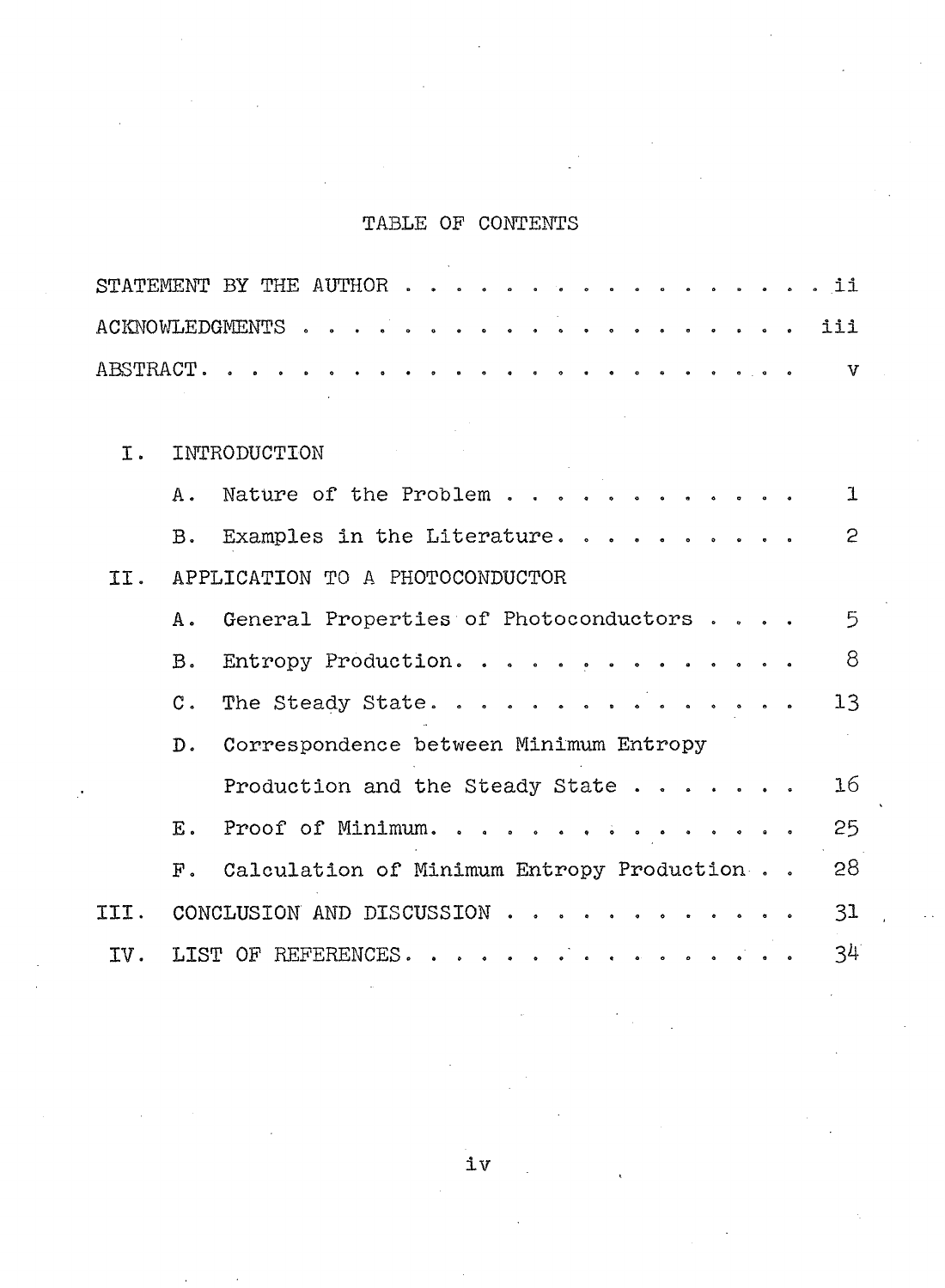#### **ABSTRACT**

**The principle of minimum entropy production is applied to an intrinsic photoconductor exposed to constant intensity monochromatic radiation. The steady state and the state of extremum entropy production are formulated in terms of the average number of electrons or holes in a given energy state by using the methods of statistical mechanics. It is shown that, for small deviations from thermal equilibrium, steady state photoconductivity is characterized by a minimum rate of entropy production, provided that the intrinsic gap . of the photoconductor is small compared to the product of the Boltzmann constant and the absolute temperature.**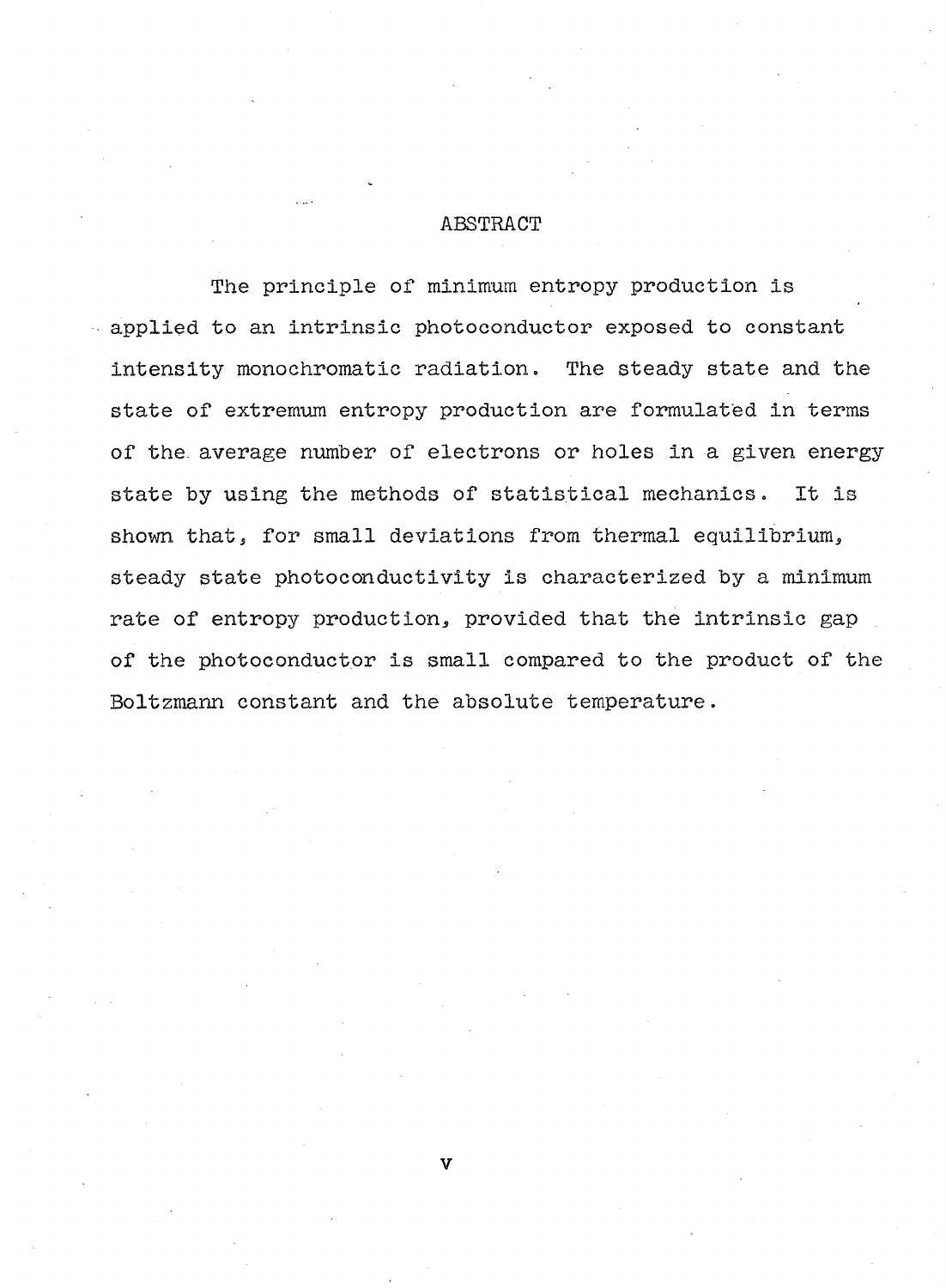#### **I . INTRODUCTION**

#### **A. NATURE OP THE PROBLEM**

**It is well known that the entropy of an isolated system in thermodynamic equilibrium is a constant and has its maximum value subject to given constraints. Such a system can be characterized by a vanishing rate of increase of entropy. On the other hand, if we prevent a system from reaching equilibrium by imposing external constraints, the system will undergo irreversible changes and the entropy will increase. For the special case in which these constraints are held constant, a steady non-equilibrium state will be reached which, under certain conditions, will also be characterized by a particular rate of entropy production, that of minimum entropy production.**

**The concept of minimum entropy production was first introduced by Prigogine^ and has been extensively studied by workers in the field of non-equilibrium thermodynamics. This concept can be restated more completely in the following**

1. I. Prigogine, Etude Thermodynamique des Phenomenes **Irreversibles (Editions Dosoer, Liege, 1947), Chap. V. ~ '**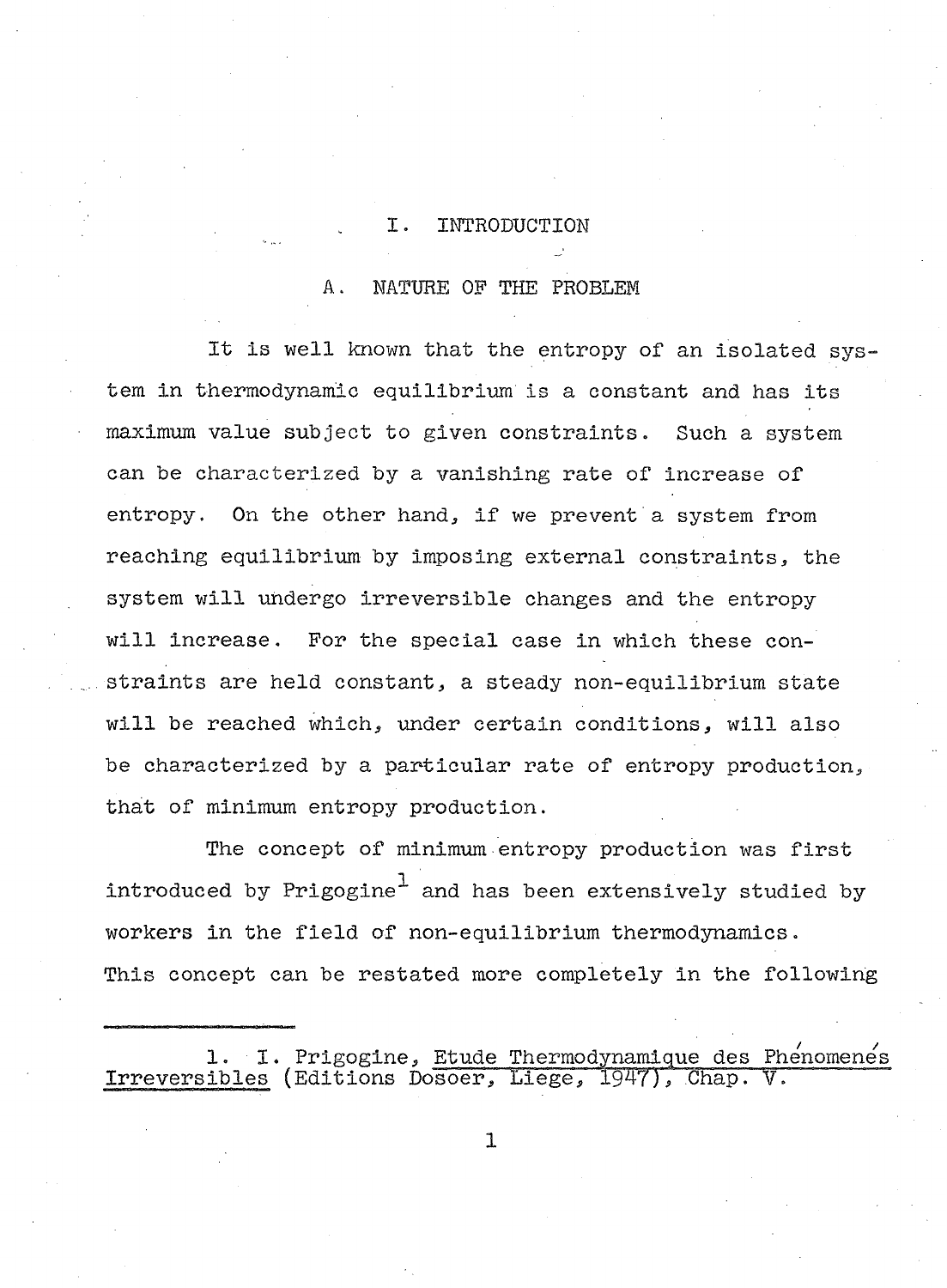**p principle: "the steady state is that state in which the rate of production of entropy has its minimum value consistent with the constraints which prevent the system from reaching equilibrium."**

**This principle has only limited validity as shown by examples in the literature and by' the present example as well. Generally, the domain of validity includes those steady states whose departure from thermal equilibrium is small. A possible extension of the domain of validity, made by one worker in the field, will be reviewed in the following section.**

**The system chosen for the present example is that of an intrinsic photoconductor illuminated by constant intensity radiation. Since it will involve electronic transitions between the valence and conduction bands of the photoconductor, the problem is most naturally treated by the methods of statistical mechanics.**

#### **B. EXAMPLES IN THE LITERATURE**

**The principle of minimum entropy production has had frequent application in the literature. It is not our**

**2. M. J. Klein and P. H. E. Meijer, Phys. Rev. 96, 250 (1954).**

 $\mathbf{c}$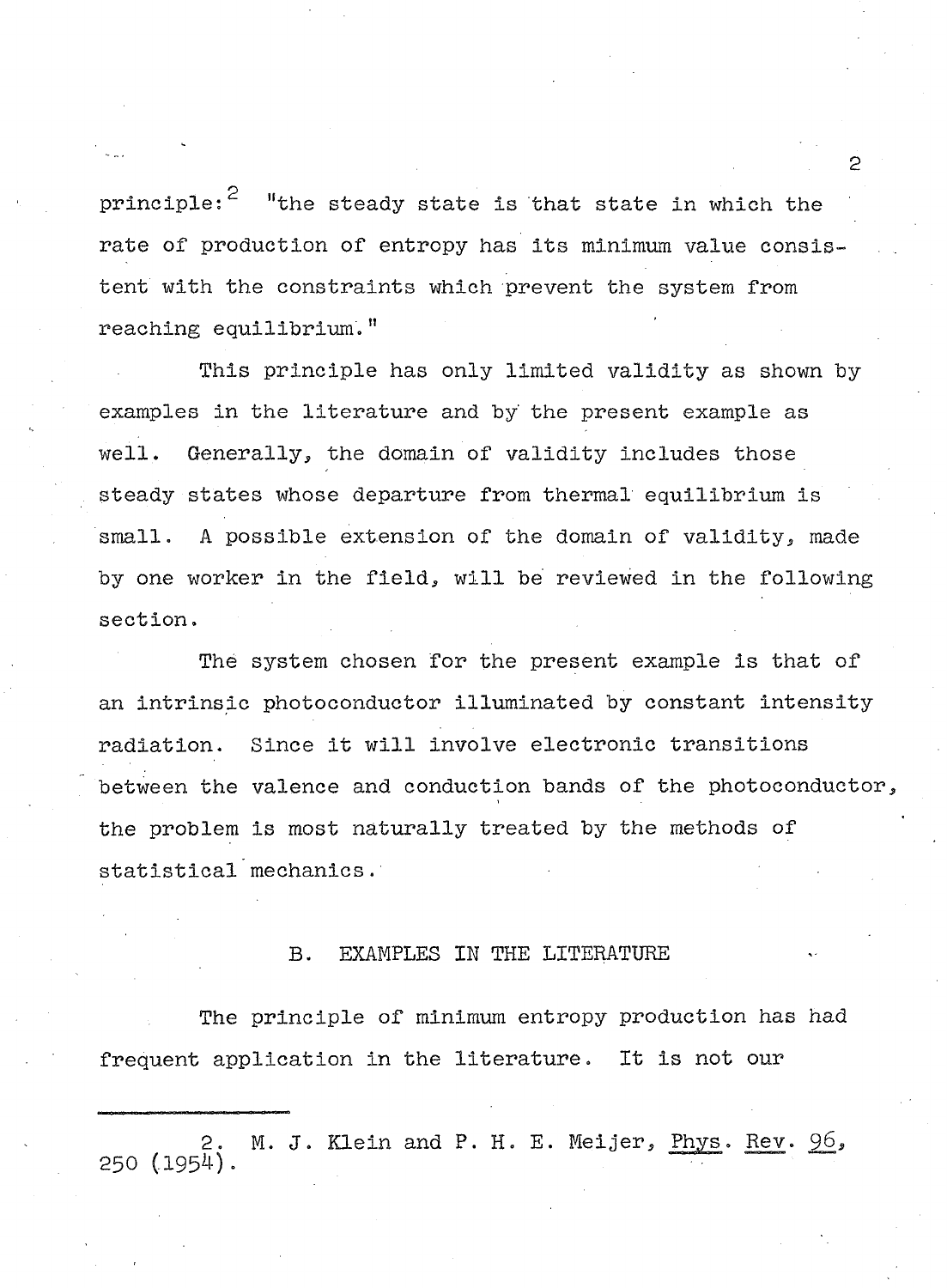**intention to trace completely its historical development but to mention and describe some of its more recent applications.**

**"3 Klein and Meijer^ gave a proof of the principle by using a system of two identical containers of ideal gas connected by a capillary tube to allow transfer of molecules. Each container was in contact with its own heat reservoir. Entropy was produced by the process of transferring heat from the higher to the lower temperature reservoir. For the proof to be valid, it was necessary to assume that the temperatures of the reservoirs differed by a small amount, i.e., the steady state was close to equilibrium.**

**Klein^ later applied the principle to the Overhauser Effect. This effect concerns the polarization of the nuclear spins of a crystal via changes in the coupled electronic spins. Changes in the electronic spins are induced by absorption of external microwave radiation. The proof depended upon the assumption that the electronic spin states were approximately equally occupied, a condition for small departure from high temperature equilibrium. In this example, as well as in.the one we wish to consider, the applied radiation serves as the constraint which prevents the system from reaching equilibrium.**

**3\* Ibid.**

**4. M. J. Klein, Phys. Rev. 98, 1736 (1955).**

 $\mathcal{F}$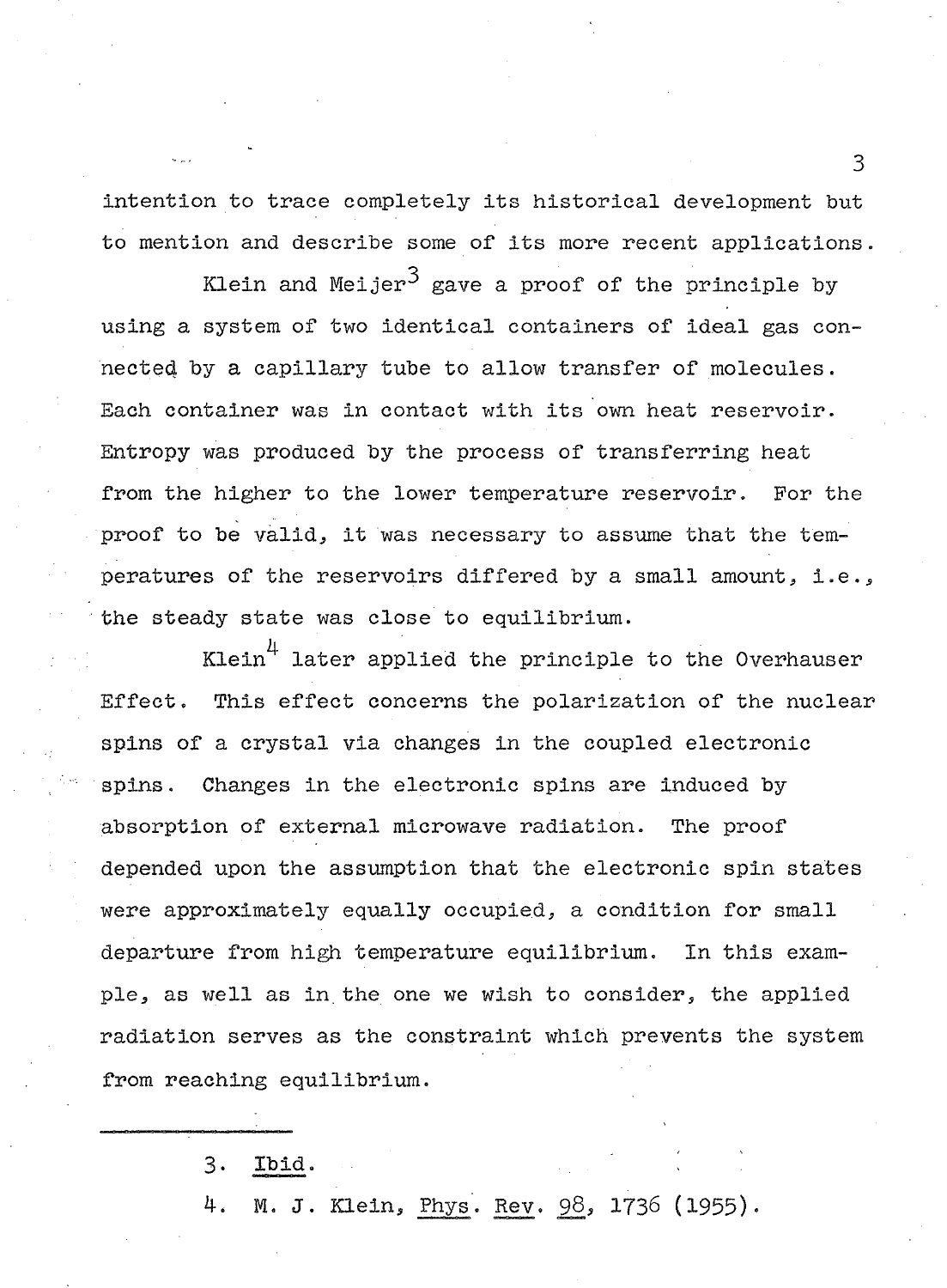**The principle was extended to include Fermi-Dirac and Bose-Einstein particles in a paper by Meijer^ in which he considered systems with variable numbers of particles.**

**An investigation into the domain of validity of the 6 principle was carried out by Klein by using a system which is a degenerate form of the one we will consider. He proposed a system of N particles each of which had two energy states 0 and €. The system was exposed to external radiation of** photon energy  $h\nu = \varepsilon$ . The usual condition for validity **required approximately equal distribution of the N particles between the two states. It was shown, however, that even for situations where this condition was seriously violated, the steady state and the state of minimum entropy production were nearly equal and that the agreement improved as the intensity of the radiation was increased.**

**Generalizations of the principle have been made by**  $\texttt{Callen}^\mathcal T$  and by Blount, $^8$  who formulated entropy production in **terms of a variational approach.**

**5. P. H. E. Meijer, Phys. Rev. 103, 839 (1956).**

**6. M. J. Klein, Proceedings of the International Symposium on Transport Phenomena in Statistical Mechanics,** (Interscience Publishers, Inc., New York, 1958) p. 311.

**7- H. B. Callen, reference 6, p. 327•**

**8. E. I. Blount, Phys. Rev. 131, 2354 (1963).**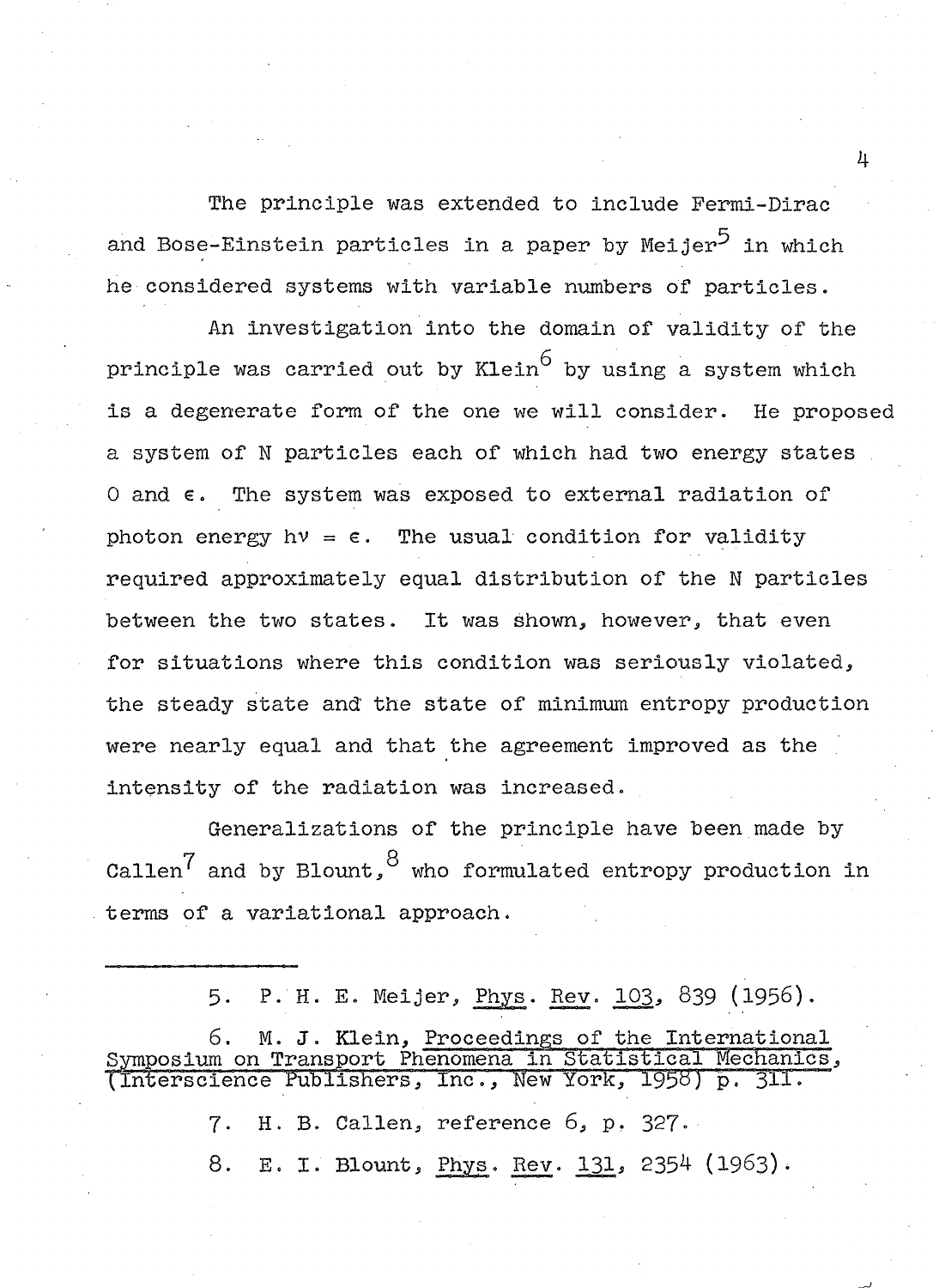### **II. APPLICATION TO A PHOTOCONDUCTOR**

**A. GENERAL PROPERTIES OP PHOTOCONDUCTORS**

**Photoconductors are substances whose electrical conductivity is increased by exposure to external radiation of a particular frequency. Virtually all semiconductors and insulators are, to some extent, photoconductors. For such substances, the conductivity increases as valence band electrons are optically excited into the conduction band leaving behind vacancies which are free to move as positive charges. Collectively they are referred to as free electron-hole pairs.**

**For an illuminated photoconductor, free electronhole pairs are produced in excess of those normally produced by thermal excitation. Photoconductive phenomena are concerned with these excess charge carriers and, in particular, with their rate of recombination. The rate of recombination of free electrons with free holes partially determines the response of a photoconductor to the applied radiation.**

**In most instances, recombination occurs via impurity states which may exist within the intrinsic gap between the valence and conduction bands. Although direct band to band**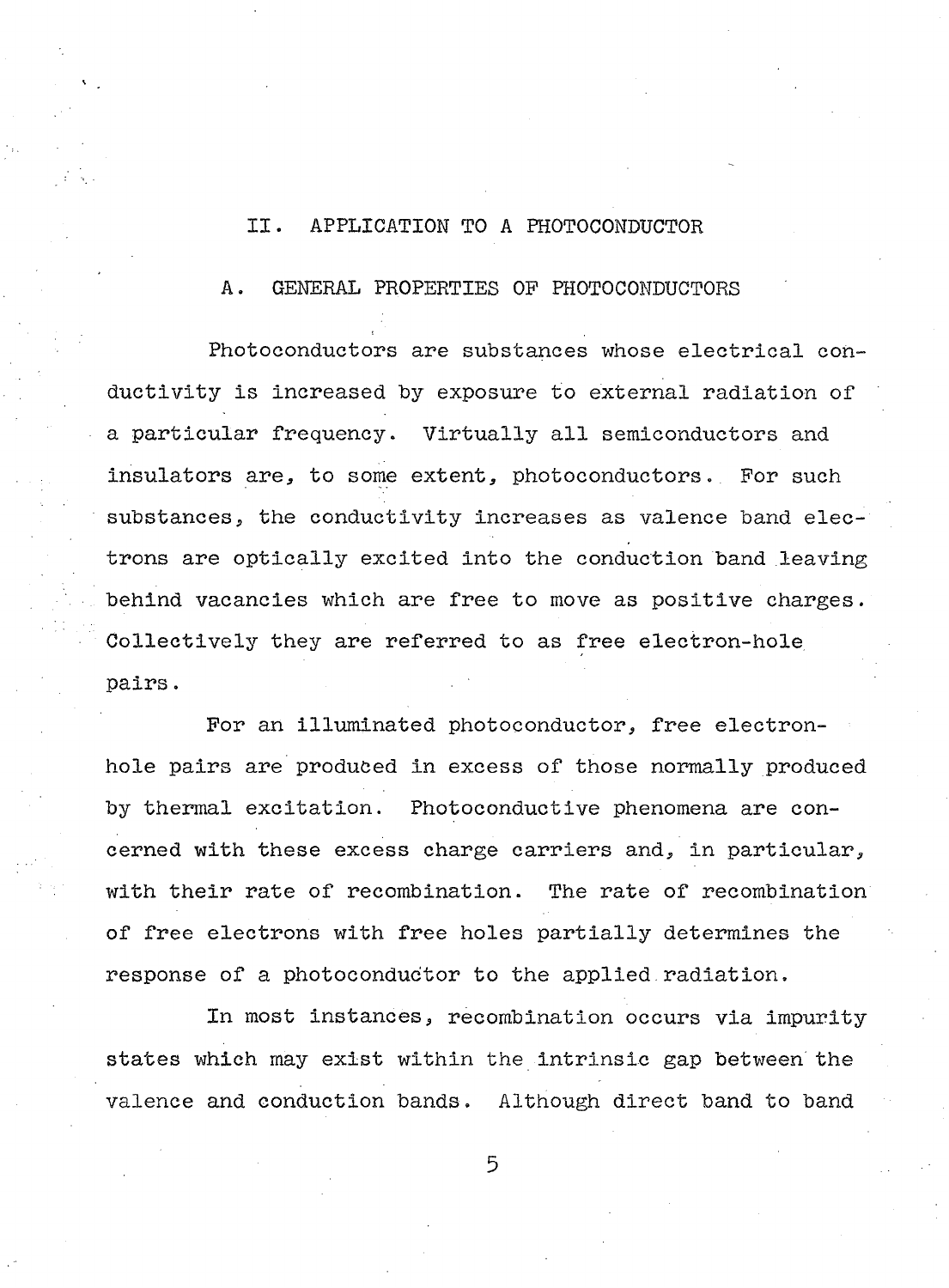**recombination can also occur, it is dominant only in extremely pure substances or under conditions where the free carrier density greatly outnumbers the density of impurity states.**

**Because of the importance of the recombination process, a characteristic parameter of a photoconductor is the lifetime of a free pair, t . The lifetime may be defined to be the average time required for either the electron or hole of an optically created pair to recombine. The lifetime shows a strong dependence on the physical structure of a photoconductor. In this connection, the width of the Intrinsic gap and the energy distribution and density of impurity states.within this region are of first importance.**

**A fundamental, although somewhat idealized equation describing a steady photoconductive process is**

$$
n = f\tau
$$

**where h is the increase in the number density of free elec**trons due to the constant volume excitation rate, f, caused **by the radiation. Written in the form**

$$
f = \frac{n}{\tau}
$$

**it expresses the steady state criterion that the rate of**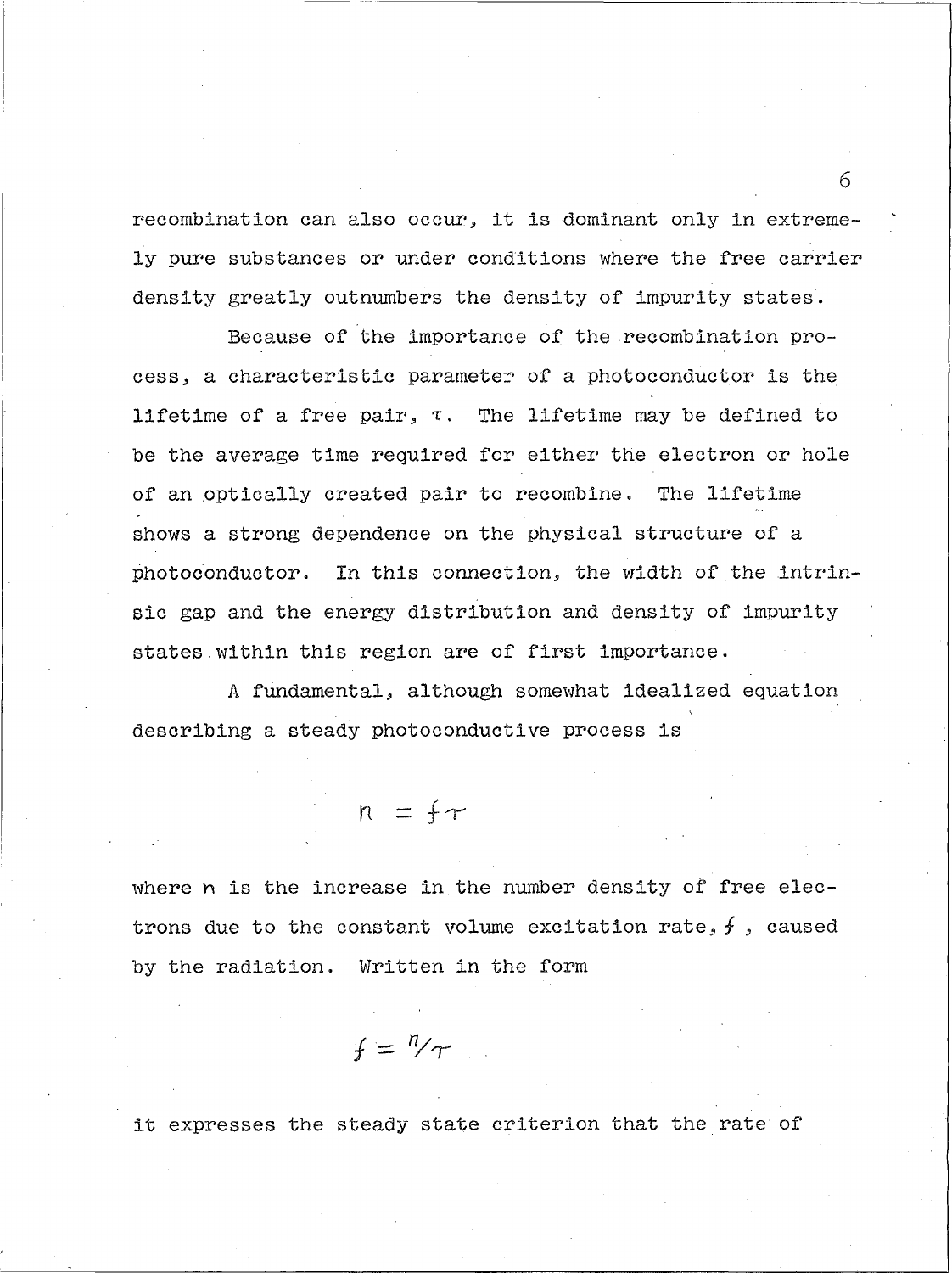excitation,  $f$ , equals the rate of recombination,  $\frac{R}{\sigma}$ . Corre**sponding expressions exist for the number densities of free holes.**

**The increase in conductivity arising from electrons and due to absorption of radiation can be written**

$$
\Delta \sigma = n e \mu
$$

**where n is defined as before, e is the magnitude of the elec**tronic charge and  $\mu$  is the electron mobility, defined to be **the electron drift velocity per unit electric field.**

**For the case in which the photoconductivity varies** with time, it is no longer true that  $f = \frac{n}{\gamma}$ . The simplest **modification of this equation would be to write**

$$
\frac{dn}{dt} = -\frac{n}{\gamma} + f
$$

**In order to write this equation in such simple form, we must make the following assumptions: (a) the volume excitation** rate,  $f$ , is constant throught the body of the photoconduc**tor, (b) the photoconductor is homogeneous and is without** shallow trapping states,  $9$  (c) the lateral dimensions of the

**<sup>9•</sup> As opposed to deeper lying impurity states, an electron in a shallow trapping state is more likely to be reexcited back into the conduction band than to recombine with a free hole.**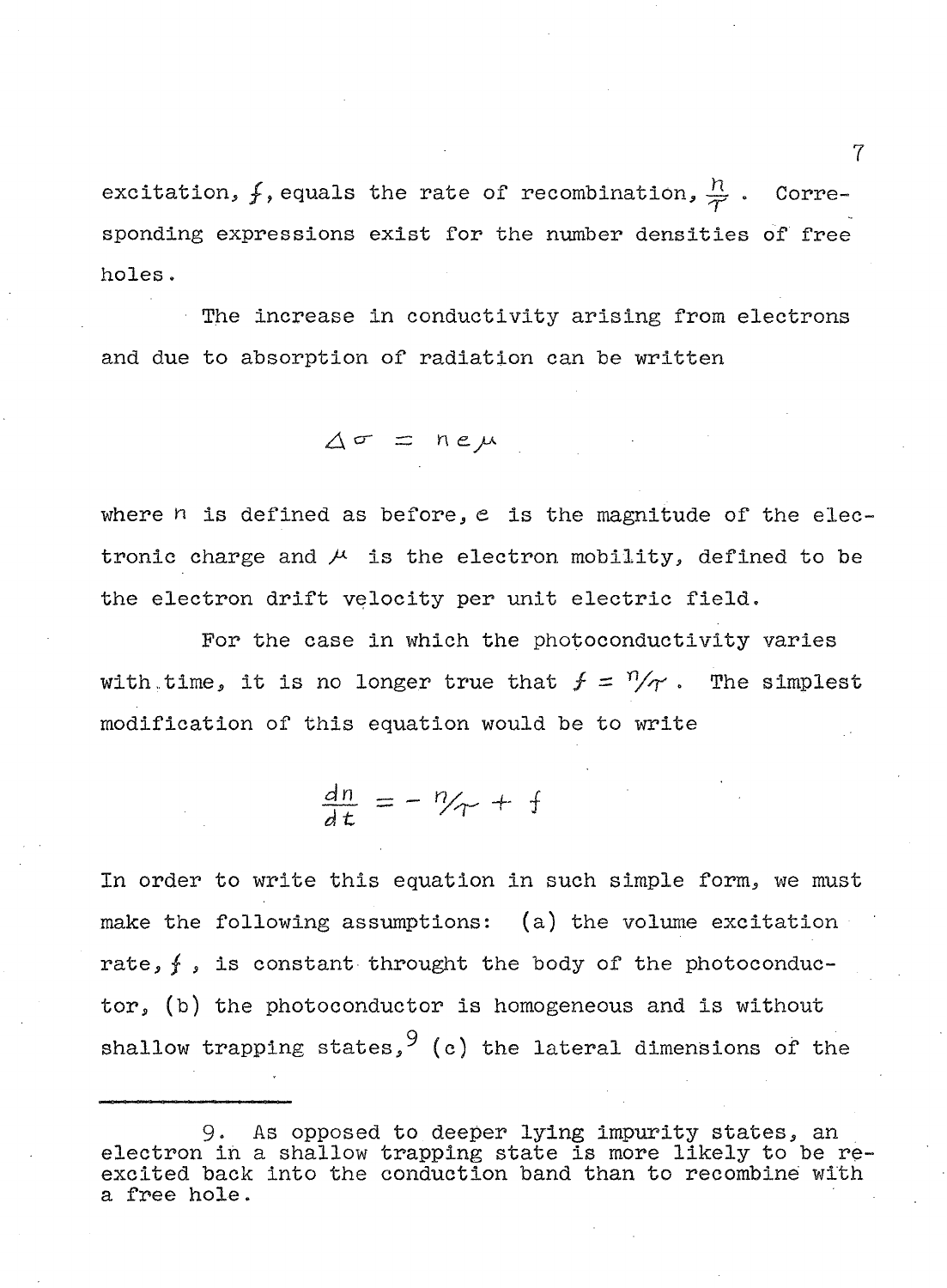**photoconductor are large enough, compared to Its thickness, that edge effects causing diffusion and inhomogeneities of carrier densities can be neglected and (d) any applied electric field is uniform and constant ^**

**As drastic as these assumptions may seem, it is worth noting that the above simple equation is one of the few for which a complete solution can be obtained for arbitrary light intensities.^ It is sometimes necessary to include the fact that t itself depends on n in a manner dictated by the dominant type of recombination mechanism.**

**With the exception that we will not consider an applied field, the physical model we will use is very similar** to that implied by the equation  $(d^n/dt) = (-n/m) + f$ 

#### **B. ENTROPY PRODUCTION**

**For all the calculations which follow, the physical model used will be that of a homogeneous, intrinsic photocon-~ ductor illuminated by constant intensity monochromatic radiation. We will assume that the photoconductor is thin enough**

**10. E. S. Rittner, Photoconductivity Conference (John Wiley and Sons, Inc., New York, 1954) , P . 216.' "**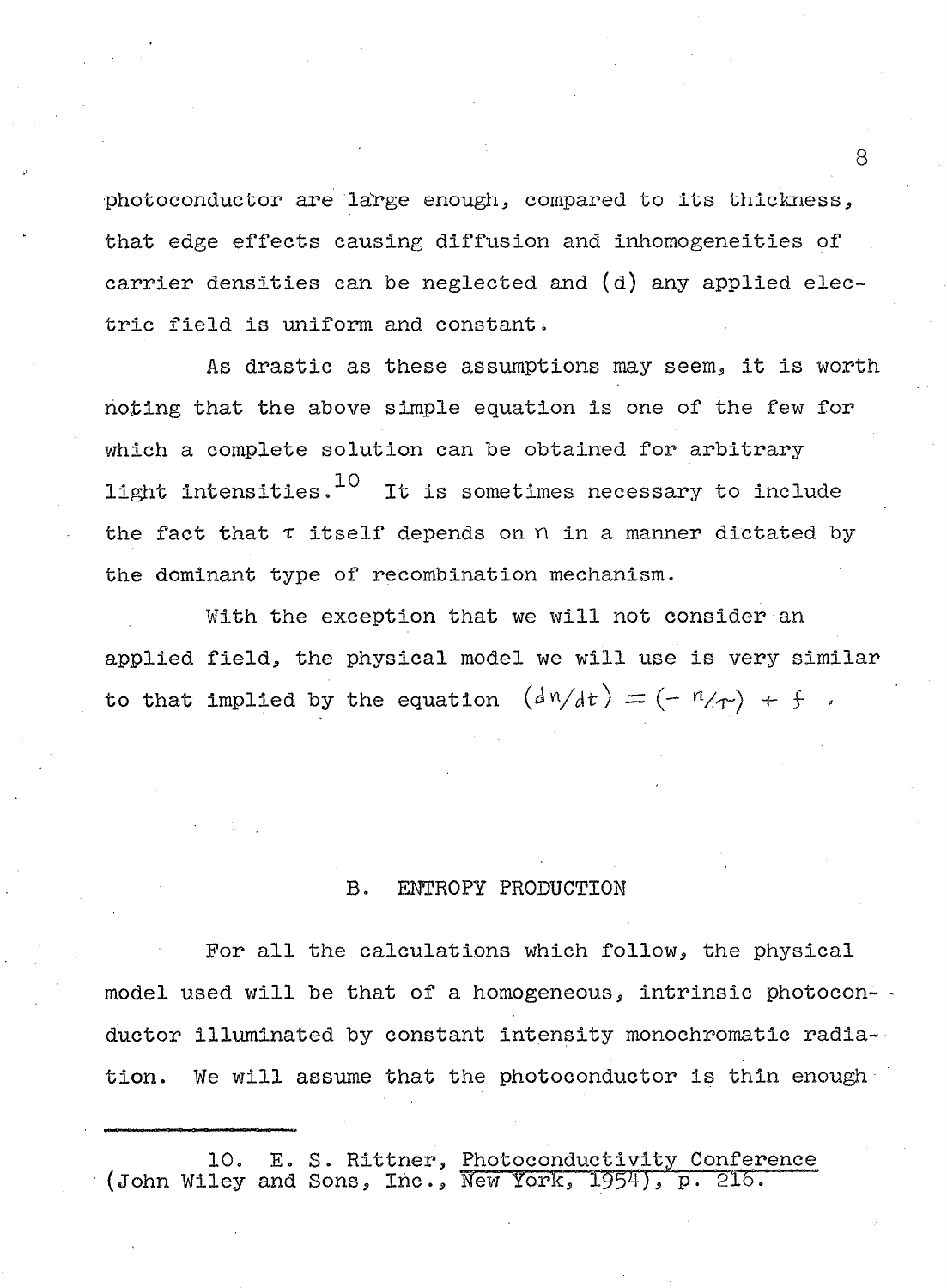**to allow approximately uniform absorption of photons and, compared to its thickness, its lateral dimensions are large enough that edge effects may be neglected. We will also assume that the photoconductor is in contact with a heat reservoir at temperature T .**

**Since we are dealing with a system of electrons, entropy production can be calculated from the expression**

$$
\frac{S}{R} = \sum_{i} \left[ (n_{i-1}) \ln(i-n_{i}) - n_{i} \ln n_{i} \right]
$$
 (1)

state. The  $n_i$  may also be thought of as being proportional **to the probability that an electron occupies state** *i* **. The rate of entropy production of the photoconductor can be written as the sum of the contributions due to the valence and conduction bands since these bands are the only ones where significant changes occur. Hence for the conduction band we have** where  $n_i$  is the average number of electrons in the  $i^{\#}$  energy

$$
\frac{S_c}{R} = \sum_{i} \left[ (n_i - i) \ln (1 - n_i) - n_i \ln n_i \right]
$$
  
\n
$$
\binom{cond_i}{t_{\text{band}}}
$$

**and entropy production becomes**

$$
\frac{\dot{S}_c}{R} = \sum \left[ ln \left( \frac{1 - n_i}{n_i} \right) \right] \dot{n}_i \tag{2}
$$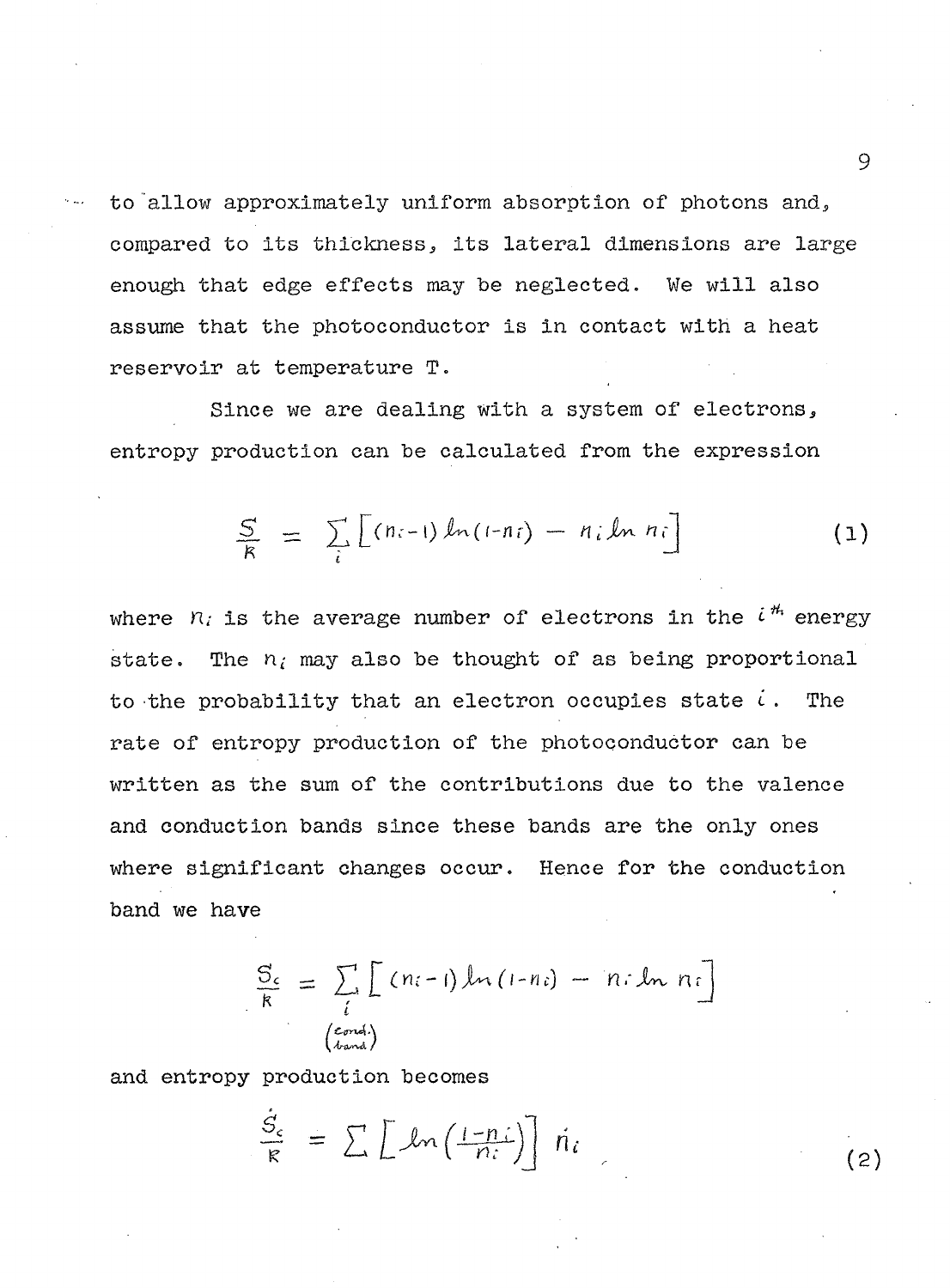**For the valence band, entropy production can be described In terms of holes, or the absence of electrons.** We define  $P_i$ , to be the average number of holes in the  $j^{\#}$ **state of the valence band. By definition**

$$
P_j = I - n_j \tag{3}
$$

**It Is easily seen from (2) and (3) that, for the valence band, we have**

$$
\frac{\dot{S}_{\mathbf{v}}}{R} = \sum_{j} \left[ \ln \left( \frac{1 - n_j}{n_j} \right) \right] \dot{n}_j = \sum_{j} \left[ \ln \left( \frac{1 - p_j}{p_j} \right) \right] \dot{p}_j \tag{4}
$$

It remains to find more explicit expressions for the  $n_i$ **and** *pj* **. These quantities can be expressed in terms of the probability per unit time that an electronic transition will occur from a given initial state to a final state and** vice versa. Consequently, we define  $a_{j}$  to be the probabil**ity per unit time that a transition will occur from state- j of the valence band to state** *i* **of the conduction band due to** absorption of a photon. Similarly, we let  $b_{ji}$  be the proba**bility per unit time that a transition will occur between the** same two states by thermal excitation. The quantities  $|a_{ij}|$ **and** *b y* **represent the reverse transition probabilities and correspond physically to induced emission and electron-hole**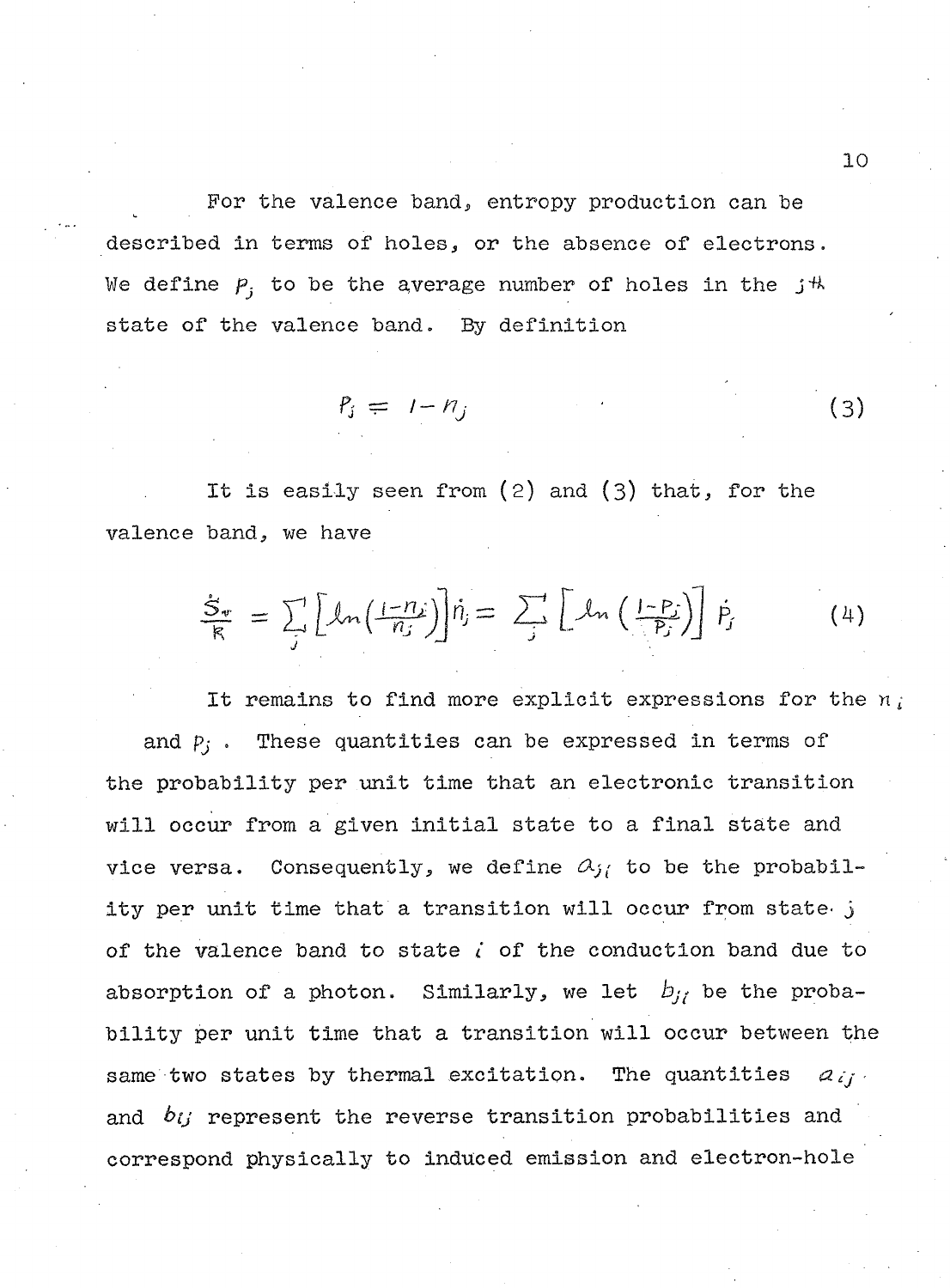recombination, respectively. The  $\vec{n}_i$  and  $\vec{P}_j$  may therefore be **written as**

$$
\frac{dn_i}{dt} = \sum_j \left[ (a_{ji} + b_{ji})(1 - p_j)(1 - n_i) - (a_{ij} + b_{ij}) n_i p_j \right]
$$
\n
$$
\frac{d p_i}{dt} = \sum_i \left[ (a_{ji} + b_{ji})(1 - p_j)(1 - n_i) - (a_{ij} + b_{ij}) n_i p_j \right]
$$
\n(5)

The product terms  $(I - P_f)(I - n_i)$  and  $n_i P_f$  are required **by the Pauli Exclusion Principle. For example,**  $Q_{ji}$  (1-P;) **is the probability per unit time that an electron will undergo an optical transition from the** *j fk* **to the i ^ state and**  $(1-n_i)$  is the probability that there is a vacancy in the  $i<sup>th</sup>$ **state.**

**Substituting equations (5) into (2) and (4), we obtain**

$$
\frac{\dot{S}_{\varepsilon}}{R} = \sum_{i,j} \left[ \ln \left( \frac{1 - n_i}{n_i} \right) \right] \left[ (\alpha_{ji} + b_{ji}) (1 - P_j) (1 - n_i) - (\alpha_{ij} + b_{ij}) n_i \beta \right] (6)
$$
\n
$$
\frac{\dot{S}_{\nu}}{R} = \sum_{i,j} \left[ \ln \left( \frac{1 - P_j}{P_j} \right) \right] \left[ (\alpha_{ji} + b_{ji}) (1 - P_j) (1 - n_i) - (\alpha_{ij} + b_{ij}) n_i P_j \right] (7)
$$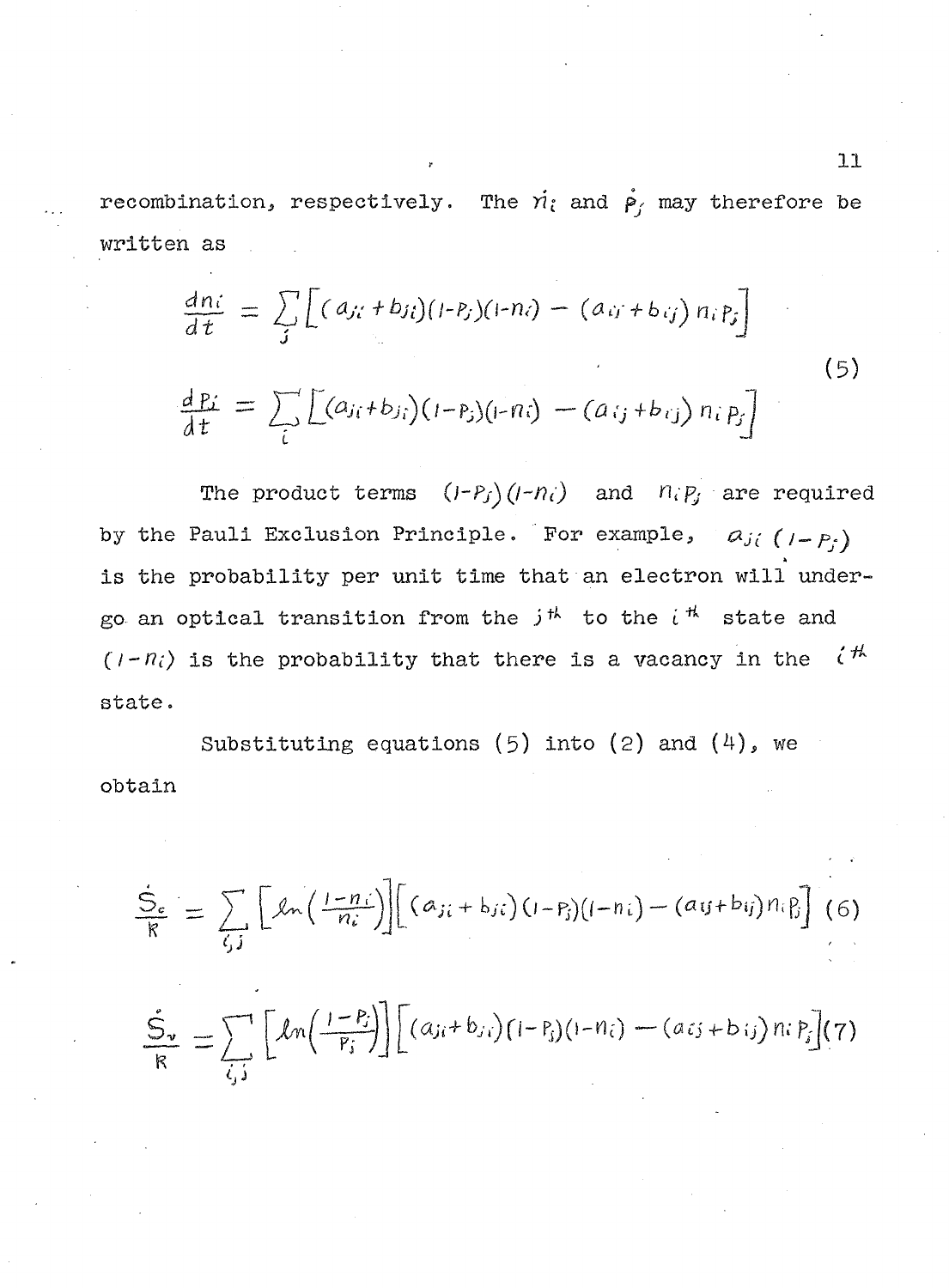**Since the photoconductor is assumed to be in contact with a heat reservoir, entropy is produced in the reservoir also. The composite of the photoconductor plus the reservoir is assumed to be thermally isolated. Consequently, any exchange of energy required to maintain the temperature of the photoconductor constant must occur with the reservoir. Hence, we can calculate the entropy production in the reservoir as follows**

$$
\frac{\dot{S}_R}{k} = \frac{1}{kT} \frac{dU_R}{dt} = -\frac{1}{kT} \left[ \frac{dU_r}{dt} + \frac{dU_v}{dt} \right]
$$
\n
$$
= -\frac{1}{kT} \left[ \sum_i \varepsilon_i \dot{n'_i} + \sum_j \varepsilon_j \dot{n'_j} \right]
$$
\n
$$
= -\frac{1}{kT} \left[ \sum_i \varepsilon_i \dot{n'_i} - \sum_j \varepsilon_j \dot{p'_j} \right]
$$

proportional to  $a_{ji}$  and  $a_{ij}$  are to be omitted since the **reservoir offers only thermal coupling. Using equations (5) with the a 's equal to zero, we obtain** The primes on the  $n_i$  and  $\dot{P}_j$  indicate that terms

$$
\frac{\dot{S}_{R}}{R} = -\sum_{i,j} \left( \frac{\varepsilon_{i} - \varepsilon_{j}}{kT} \right) \left[ b_{ji} \left( (-P_{i}) \left( (-n_{i}) - b_{ij} \ln P_{j} \right) \right] \right]
$$
 (8)

**The total entropy production is the sum of these contributions**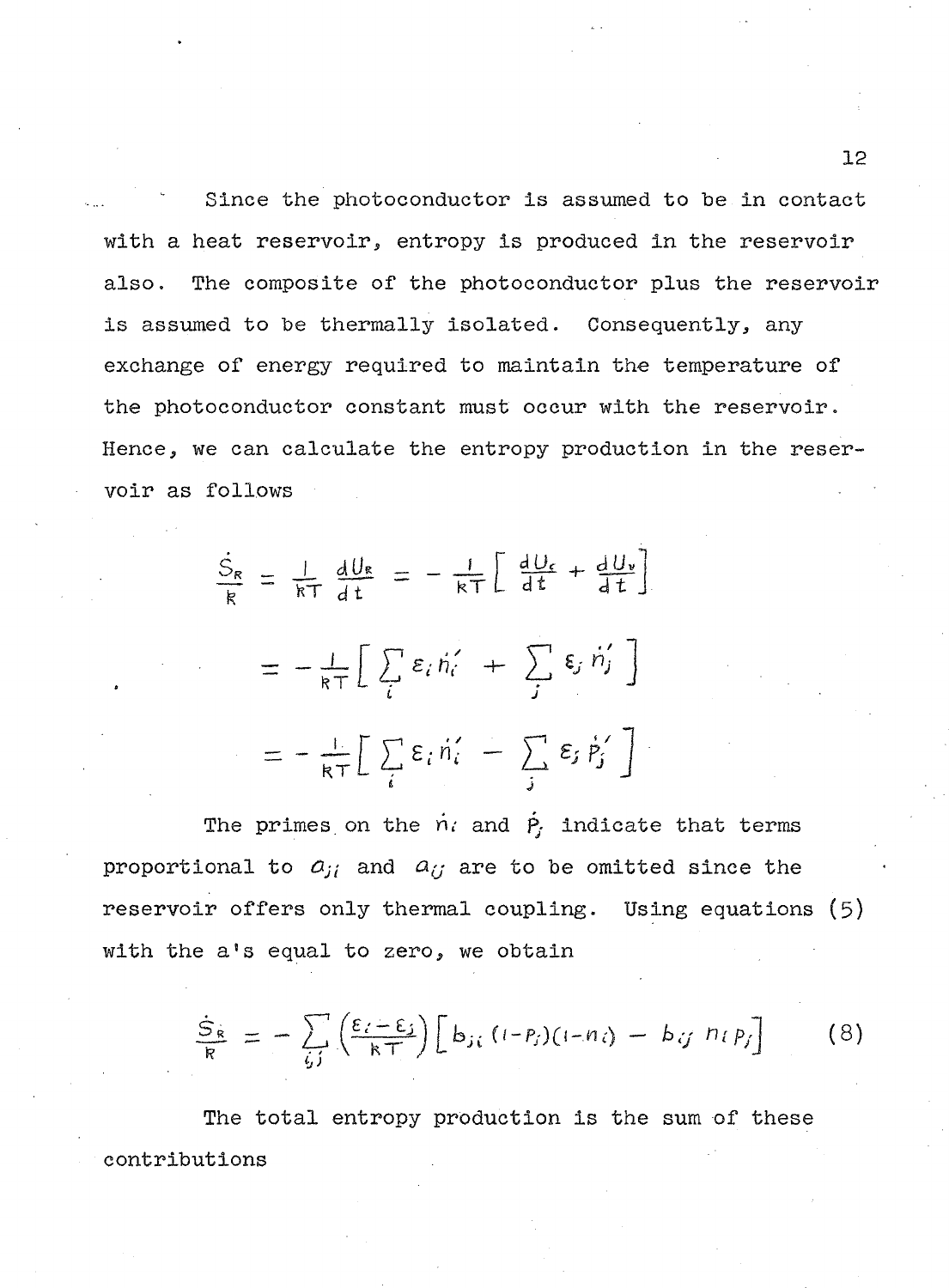$$
\frac{\dot{S}_k}{R} = \frac{\dot{S}_c}{R} + \frac{\dot{S}_v}{R} + \frac{\dot{S}_R}{R}
$$

**or, using (6), (7) and (8),**

$$
\frac{\dot{S}_r}{R} = \sum_{i,j} \left\{ \left[ \ln \left( \frac{1 - n_i}{n_i} \right) \left( \frac{1 - p_i}{p_j} \right) \right] \left[ (a_{ij} + b_{jj})(I - p_j)(I - n_i) - (a_{ij} + b_{ij}) n_i p_j \right] - \left( \frac{\varepsilon_i - \varepsilon_j}{R \tau} \right) \left[ b_{ji}(I - p_j)(I - n_i) - b_{ij} n_i p_j \right] \right\}
$$
\n(9)

#### **C. THE STEADY STATE**

**It was previously mentioned that the steady state requires that the rate of upward transitions from the valence to the conduction band equals the rate of downward transitions from the conduction to the valence band. An alternate method of describing the steady state would be to require that the average number of electrons or holes in a given state is independent of time. This latter condition can be expressed in the two sets of equations**

$$
\frac{dn_i}{dt} = 0 \qquad \text{and} \qquad \frac{dP_i}{dt} = 0 \qquad (10)
$$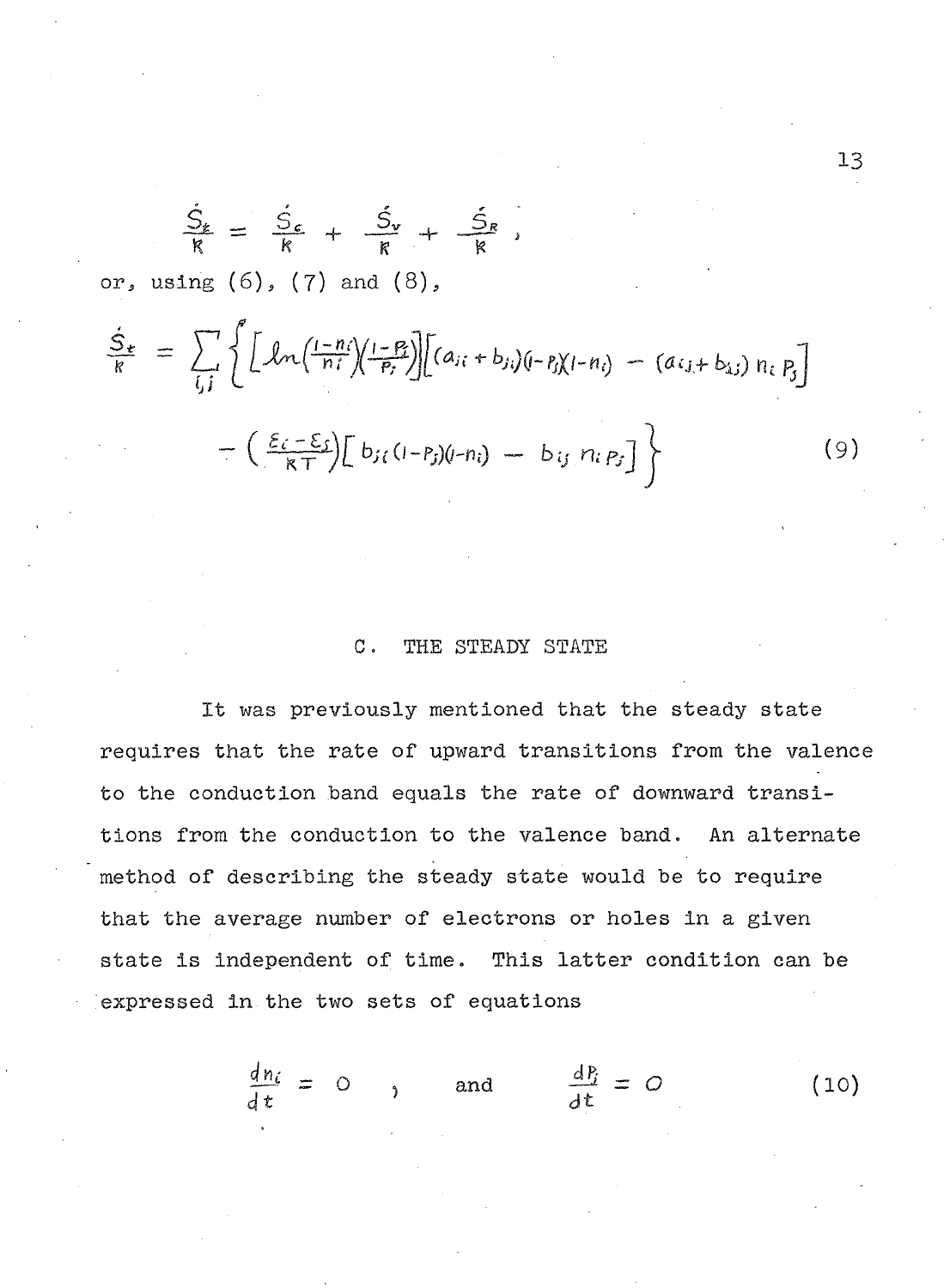For later use, we consider the equation  $d^n \gamma/dt = 0$ , **which by (5) is equivalent to**

$$
\sum_{j} q_{j} \left[ (1 - \hat{r}_{j})(1 - n_{r}) - n_{r} \hat{r}_{j} \right] = \sum_{j} b_{j} \left[ n_{r} \hat{r}_{j} e^{\frac{\sum_{r} - \sum_{j}^{r}}{R_{r} - r}} - (1 - \hat{r}_{j})(1 - n_{r}) \right] (11)
$$

**Here we have used the quantum mechanical result that the radiative transition probabilities are symmetric,**

$$
a_{j\gamma} = a_{rj} \tag{12}
$$

**and that the thermal transition probabilities are related by**

$$
b_{rj} = b_{jr} \in \frac{\epsilon_r - \epsilon_j}{kT} \tag{13}
$$

**Equation (13) can be made plausible by referring to the first of equations (5)• If we set the a 's equal to zero in this equation (which corresponds physically to zero light intensity) we obtain, changing** *c* **to r, the thermal equilibrium condition**

$$
\frac{d \ln r_{\theta}}{dt} = \sum_{j} \left[ b_{jr} (1 - P_{j_{\theta}})(1 - n_{r_{\theta}}) - b_{r_{j}} n_{r_{\theta}} P_{j_{\theta}} \right]
$$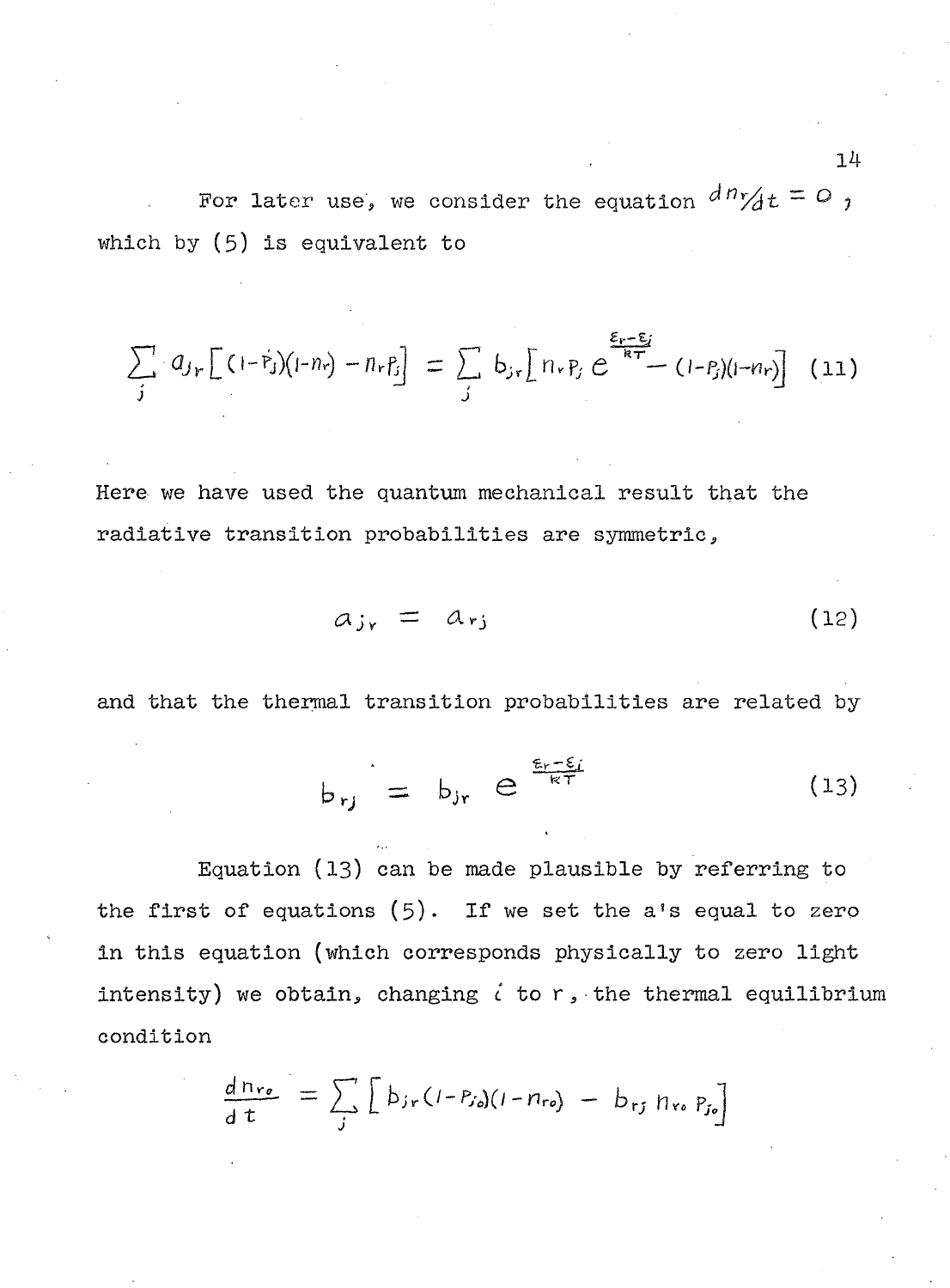where  $n_{r}$  and  $P_{j}$  represent the thermal equilibrium values **of hr and** *Pj* **, respectively. But since rir» is not time dependent,**

$$
\sum \left[ b_{j_{r}} (1 - P_{j_{0}}) (1 - n_{r_{0}}) - b_{r_{j}} n_{r_{0}} p_{j_{0}} \right] = O
$$

**Thus a sufficient condition for thermal equilibrium can be written**

$$
b_{rj} = b_{jr} \frac{(1 - p_{j\phi})(1 - n_{r\phi})}{n_{r\phi} p_{j\phi}}
$$

**Me now use the fact that, for thermal equilibrium, m, and Pj4 are given by the Fermi-Dirac distribution. Therefore,**

$$
n_{r_0} = \frac{1}{e^{\frac{\epsilon_r - \hat{r}}{\kappa \tau}} + 1} \quad \text{and} \quad P_{j_0} = \frac{e^{\frac{\epsilon_r - \hat{r}}{\kappa \tau}}}{e^{\frac{\epsilon_r - \hat{r}}{\kappa \tau}} + 1} \quad (14)
$$

**where T is the Fermi energy. Using (14) we can write**

**bjr C kT-**

$$
b_{rj} = b_{jr} \frac{(1 - p_{j_0})(1 - n_{r_0})}{n_{r_0} p_{j_0}} = b_{jr} \frac{e^{\frac{\varepsilon_r - r}{RT}}}{e^{\frac{\varepsilon_r - r}{RT}}}
$$

**which is identical to (13)•**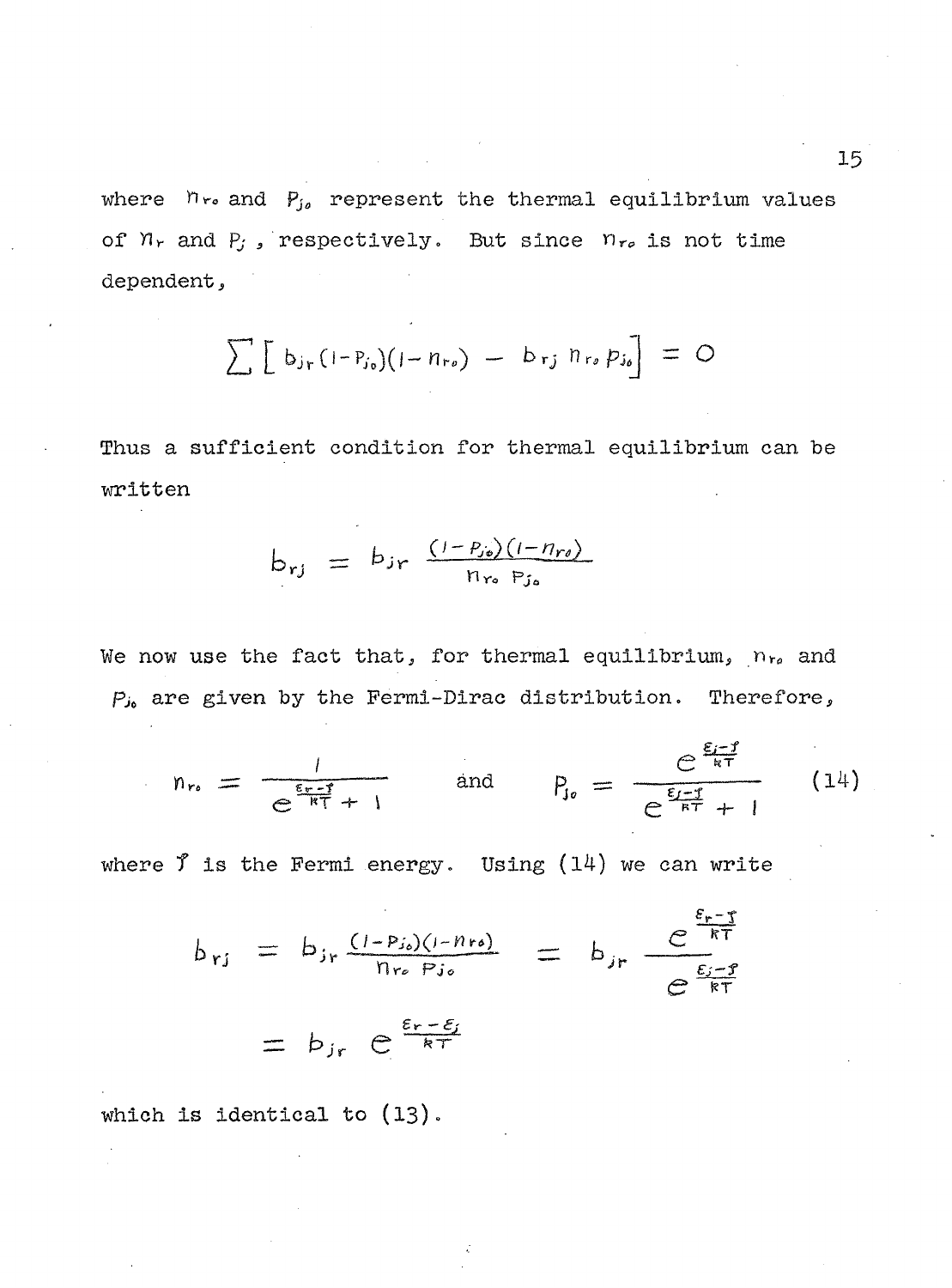# **D. CORRESPONDENCE BETWEEN MINIMUM ENTROPY PRODUCTION AND THE STEADY STATE**

We now wish to find the conditions on the  $n_i$  and  $p_i$ for which  $S_t$ /k is an extremum. The  $\eta_i$  and  $p_j$  are not inde**pendent but are connected by the equation of constraint**

$$
G(n_i, p_j) = \sum_i n_i - \sum_i p_j = 0 \qquad (15)
$$

**intrinsic photoconductor, the number of electrons in the conduction band equals the number of holes in the valence band. Since we have an equation of constraint, we introduce** a Lagrange multiplier,  $\mu$ , and write the conditions for an **extremum in the form Equation (15) simply expresses the fact that, for an**

$$
\frac{\delta}{\delta n_r}\left(\begin{array}{c}\n\frac{\dot{S}_1}{R} + \mu G\n\end{array}\right) = 0
$$

$$
\frac{\partial}{\partial P_g} \left( \frac{\dot{S}_t}{R} + \mu \ G \right) = O
$$

**or, using (15)**

$$
\mu = -\frac{\partial}{\partial n_r} \left( \frac{\dot{S}_\epsilon}{R} \right)
$$

$$
\mu = \frac{\partial}{\partial P_s} \left( \frac{\dot{S}_\epsilon}{R} \right)
$$

 $16$ 

 $(16)$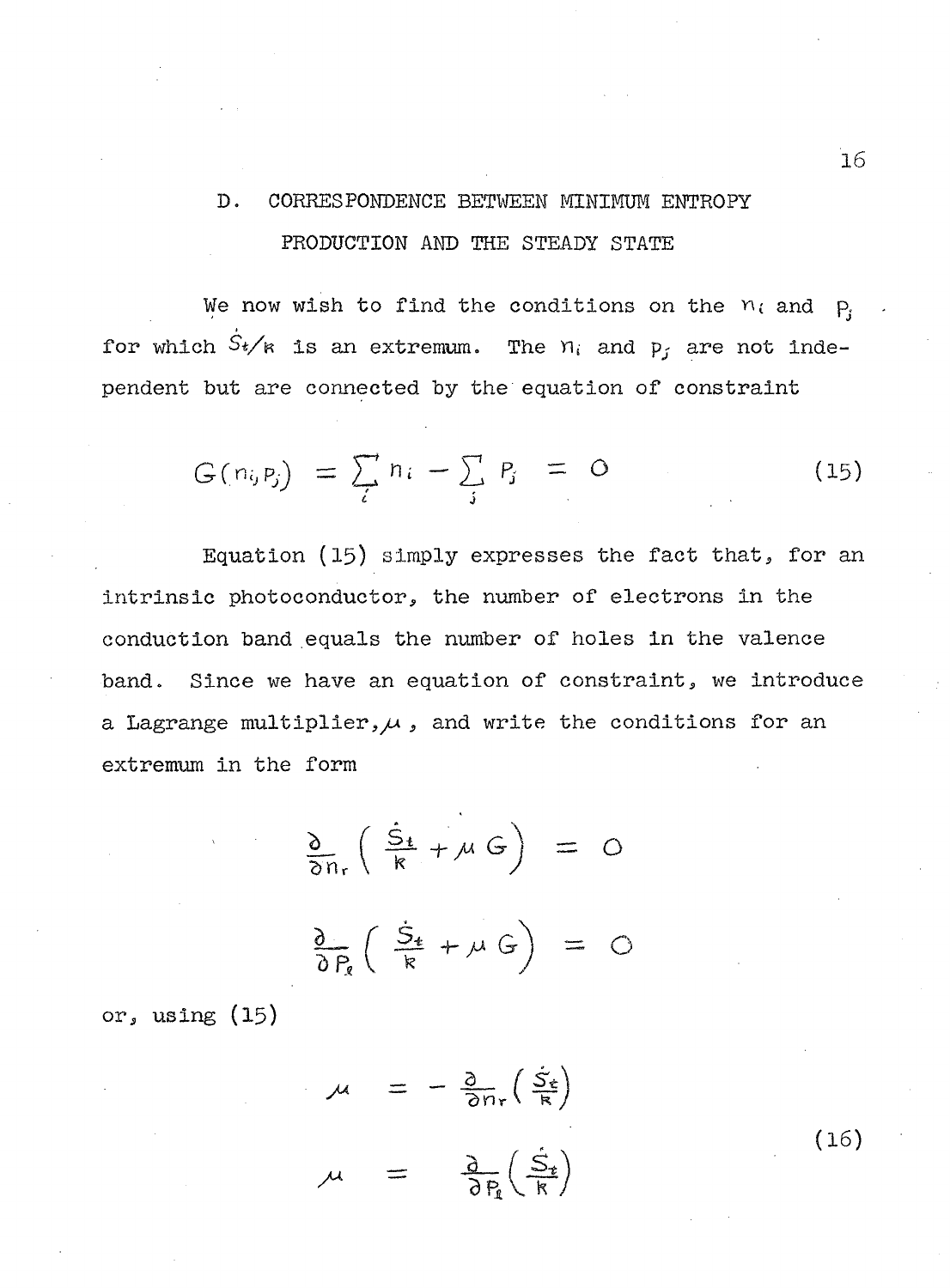**If we substitute from (9) and perform the Indicated operations5 we obtain**

$$
\mu = \sum_{j} \left\{ \left[ \frac{1}{n_{\rm r}(i-n_{\rm r})} \right] \left[ (a_{j\rm r} + b_{j\rm r})(i-p_{\rm r})(i-n_{\rm r}) - (a_{\rm r}j + b_{\rm r}j) n_{\rm r} P_{j} \right] \right\}
$$
  
+ 
$$
\left[ \ln \left( \frac{1-n_{\rm r}}{n_{\rm r}} \right) \left( \frac{i-p_{\rm r}}{P_{j}} \right) \right] \left[ (a_{j\rm r} + b_{j\rm r})(i-p_{\rm r}) + (a_{\rm r}j + b_{\rm r}j) P_{\rm r} \right] \left( 17 \right)
$$
  
- 
$$
\left( \frac{\varepsilon_{\rm r} - \varepsilon_{j}}{kT} \right) \left[ b_{j\rm r} (i-p_{\rm r}) + b_{\rm r}j P_{\rm r} \right] \right\}
$$
  

$$
\mu = - \sum_{i} \left\{ \left[ \frac{1}{P_{\rm R}(i-p_{\rm r})} \right] \left[ (a_{i\rm r}i + b_{i\rm r})(i-p_{\rm r})(i-n_{\rm r}) - (a_{i\rm r}i + b_{i\rm s}) n_{\rm r} P_{\rm r} \right]
$$
  
+ 
$$
\left[ \ln \left( \frac{1-n_{\rm r}}{n_{\rm r}} \right) \left( \frac{i-p_{\rm r}}{P_{\rm R}} \right) \right] \left[ (a_{i\rm r}i + b_{i\rm r})(i-n_{\rm r}) + (a_{i\rm r}i + b_{i\rm r}) n_{\rm r} \right] \left( 18 \right)
$$
  
- 
$$
\left( \frac{\varepsilon_{i} - \varepsilon_{\rm s}}{kT} \right) \left[ b_{i\rm r}(i-n_{\rm r}) + b_{i\rm r} n_{\rm r} \right] \right\}
$$

It will now be shown that if all  $\dot{n}_i = 0$  and  $\dot{P}_j = 0$ , **then equations of the form (17) and (18) are satisfied with**

**\**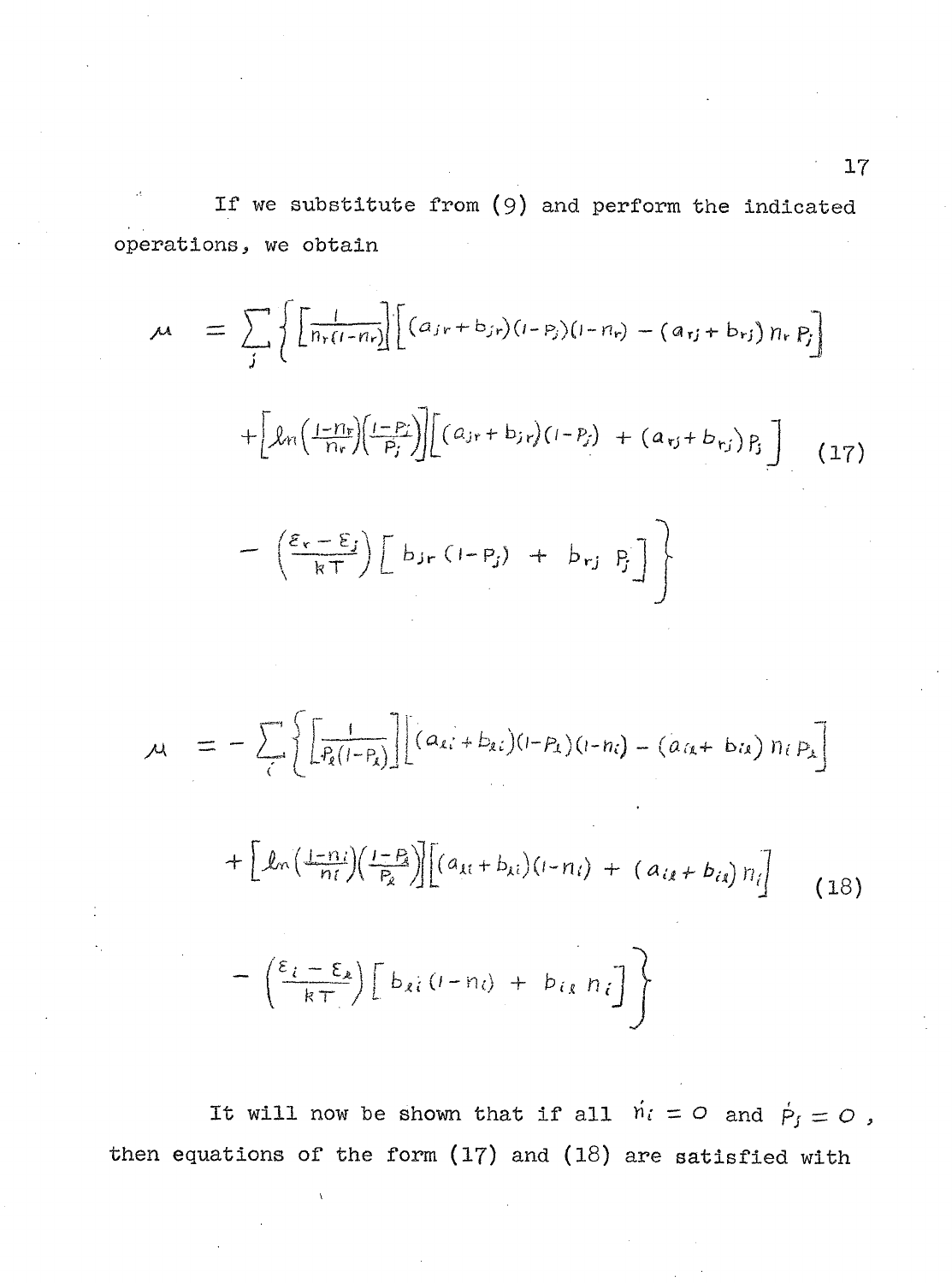$\mu = 0$ . Or to state it another way,  $\dot{n}_i = 0$  and  $\dot{P}_j = 0$ **imply from (16) that**

$$
\frac{\partial}{\partial n_i} \left( \frac{\dot{S}_t}{R} \right) = 0
$$

**and**

$$
\frac{\partial}{\partial P_i} \left( \frac{\dot{S}_t}{R} \right) = 0
$$

**Since equations (17) and (18) are very similar in form it will suffice to deal with just one of them. We will confine** our attention to proving that  $\eta_r = 0$  implies that (17) is satisfied with  $\mu = 0$ . Using the relations (12) and (13), **equation (17) may be re-written**

$$
\mu = \sum_{j} \alpha_{jr} \left\{ \left[ \frac{1}{n_r(1-n_r)} \left[ (1-p_j)(1-n_r) - n_r p_j \right] + \left[ \ln \left( \frac{1-n_r}{n_r} \right) \left( \frac{1-p_j}{p_j} \right) \right] \right\} + \sum_{j} \beta_{jr} \left\{ \left[ \frac{1}{n_r(1-n_r)} \right] \left[ (1-p_j)(1-n_r) - n_r p_j \right] \right\} \frac{\epsilon_r - \epsilon_j}{kT} \right\} (19)
$$

 $\cdot$  The condition  $n_r = 0$  will be re-written here for **ease of reference**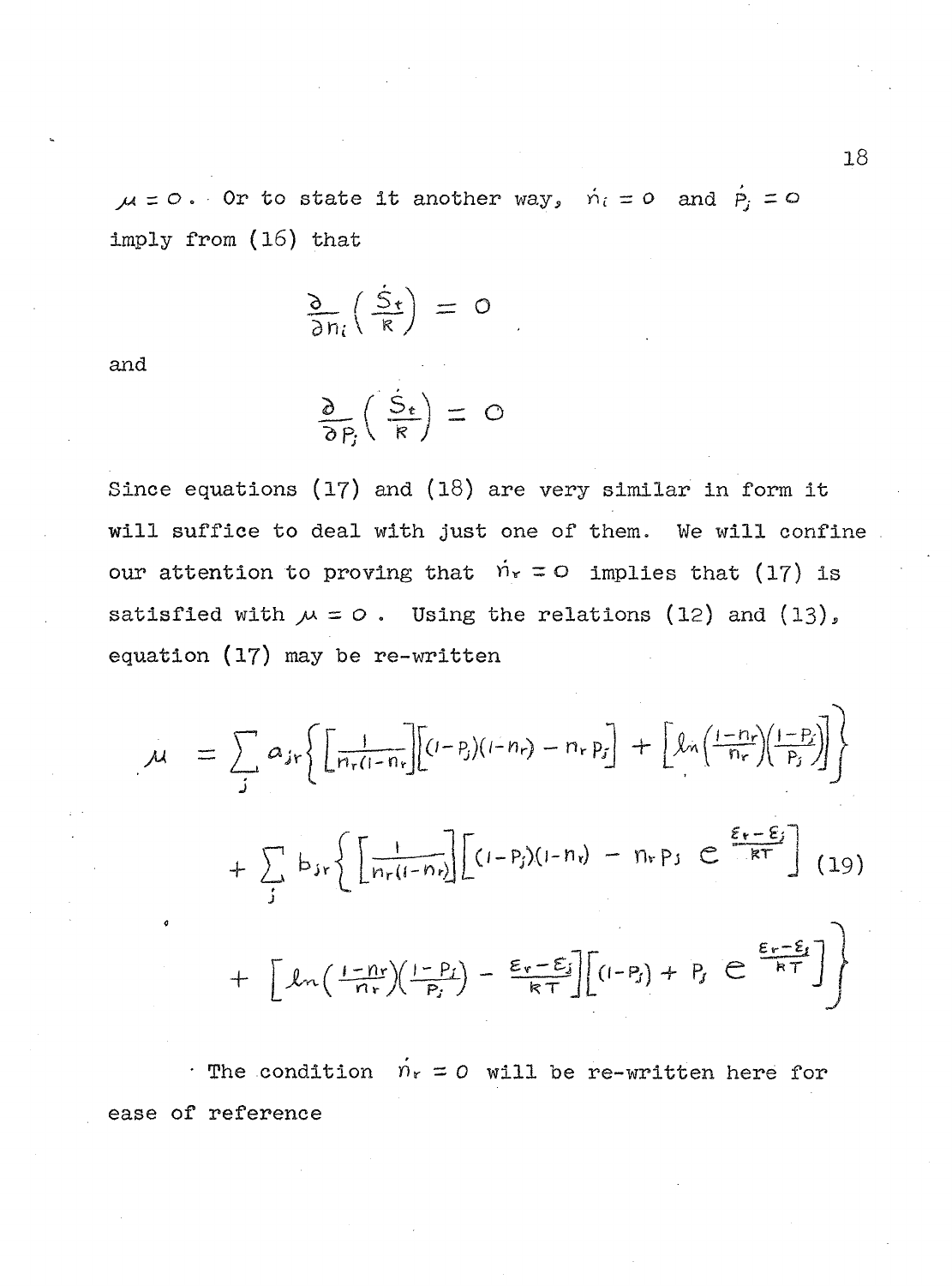$$
\sum a_{jr} \left[ (1-p)(1-n_r) - n_r p_r \right] = \sum b_{jr} \left[ n_r p_j e^{\frac{\epsilon_r - \epsilon_j}{RT}} - (1-p_j)(1-n_r) \right] (11)
$$

If we multiply (11) by  $1/n_r(1-n_r)$ , it can easily be **seen that the first terms in each summation of (19) cancel. We now show that second terms in each summation can be made to cancel with the use of (ll). To accomplish this, it is necessary to assume that the steady state does not differ greatly from the state of thermal equilibrium. This can be expressed in the form**

$$
n_i = n_{i\bullet}(1+\delta_n) \quad \text{and} \quad p_i = p_{i\bullet}(1+\delta_p) \tag{20}
$$

**where n/« and** *pu* **are again the thermal equilibrium values** of  $n_i$  and  $p_j$ , respectively, and  $\delta r$  and  $\delta p$  are assumed to be **small compared to one.**

**Before we proceed further it is worthwhile reviewing some consequences of the thermal equilibrium state. If we set the a's equal to zero in the first of equations (5) we obtain, changing < to r , and using (13), that**

$$
\frac{d n_{r_0}}{dt} = \sum b_{jr} \left[ (1 - p_{j_0})(1 - n_{r_0}) - n_{r_0} p_{j_0} \right] \frac{\varepsilon_r - \varepsilon_r}{kT} = O \qquad (21)
$$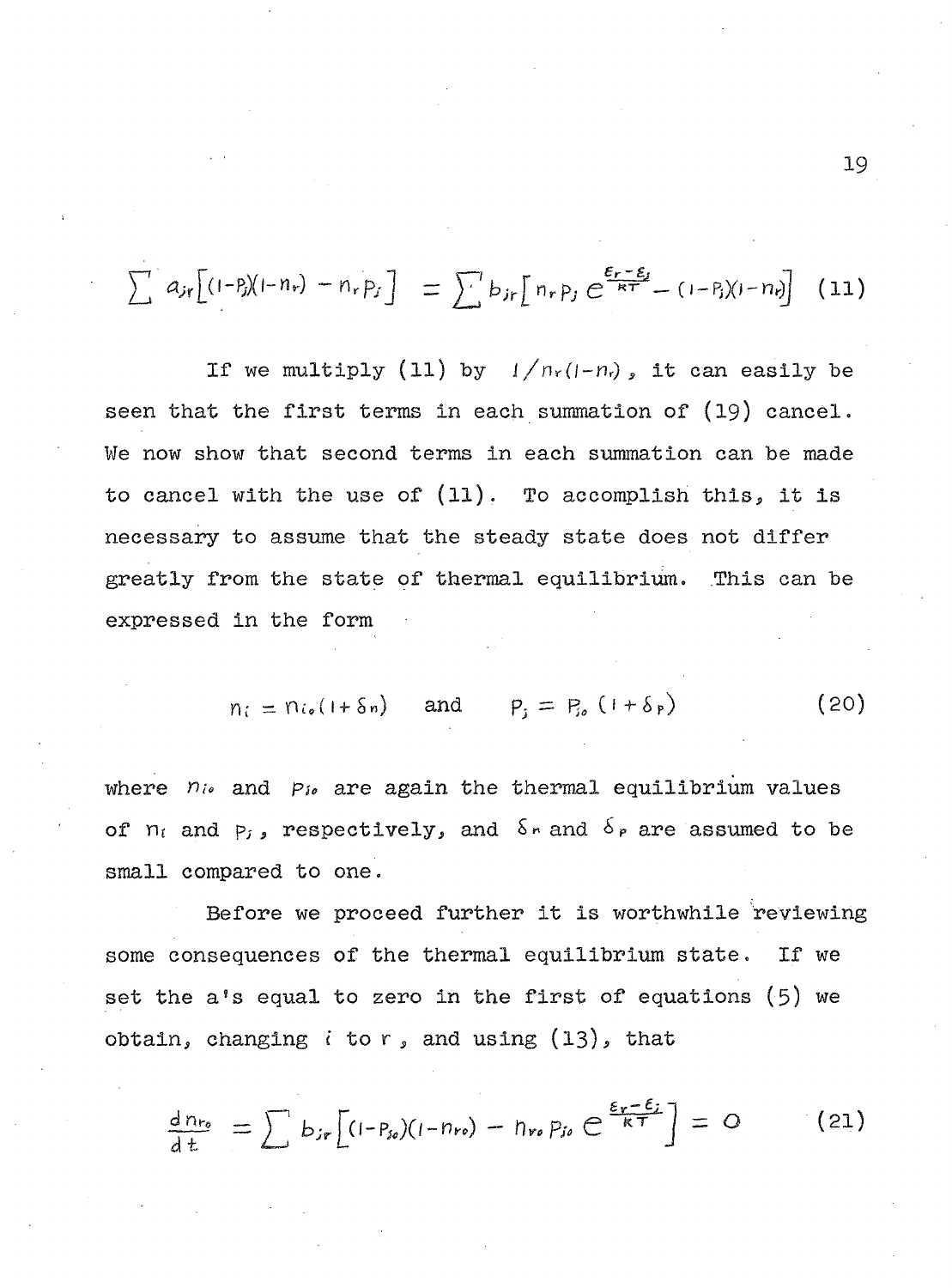**Other properties which will be useful are the explicit expression for hr, and** *Pje* **given by (14).**

**Using (20), the left hand side of (11) becomes, to** the first order in  $\delta_n$  and  $\delta_p$ ,

$$
\sum_{j} a_{jr} \left[ (1-p_j)(1-n_r) - n_r p_j \right] = \sum_{j} a_{jr} \left[ (1-p_{jo} - n_{ro}) - n_{ro} \delta_n - \beta_o \delta_p \right] \tag{22}
$$

**Similarly the right hand side of (ll) becomes**

$$
\sum_{j} b_{jr} \left[ n_r P_j \right] \in \frac{\varepsilon_r - \varepsilon_j}{RT} - (1 - P_j)(1 - n_r) = \sum_{j} b_{jr} \left[ \left\{ n_{r\rho} P_{j\rho} \right] \in \frac{\varepsilon_r - \varepsilon_j}{RT} - (1 - P_{j\rho})(1 - n_{r\rho}) \right\}
$$

$$
+ \left\{ n_{r\rho} P_{j\rho} \in \frac{\varepsilon_r - \varepsilon_j}{RT} + (1 - P_{j\rho}) n_{r\rho} \right\} \delta_n
$$

$$
+\left\{n_{ro}p_{jo}e^{\frac{\xi_{r}-\xi_{j}}{kT}}+p_{jo}(1-n_{ro})\right\}\delta_{p}
$$

$$
= \sum_{j} b_{jr} \left[ (1 - \beta_{j_0}) \delta_n + (1 - n_{re}) \delta_p \right]
$$

**with the use of (14) and (21). Multiplying (22) and (23) by 1 / nn(i-nro) we can write the steady state condition, to the** first order in  $\delta_{\mathbf{r}}$  and  $\delta_{\mathbf{r}}$  as,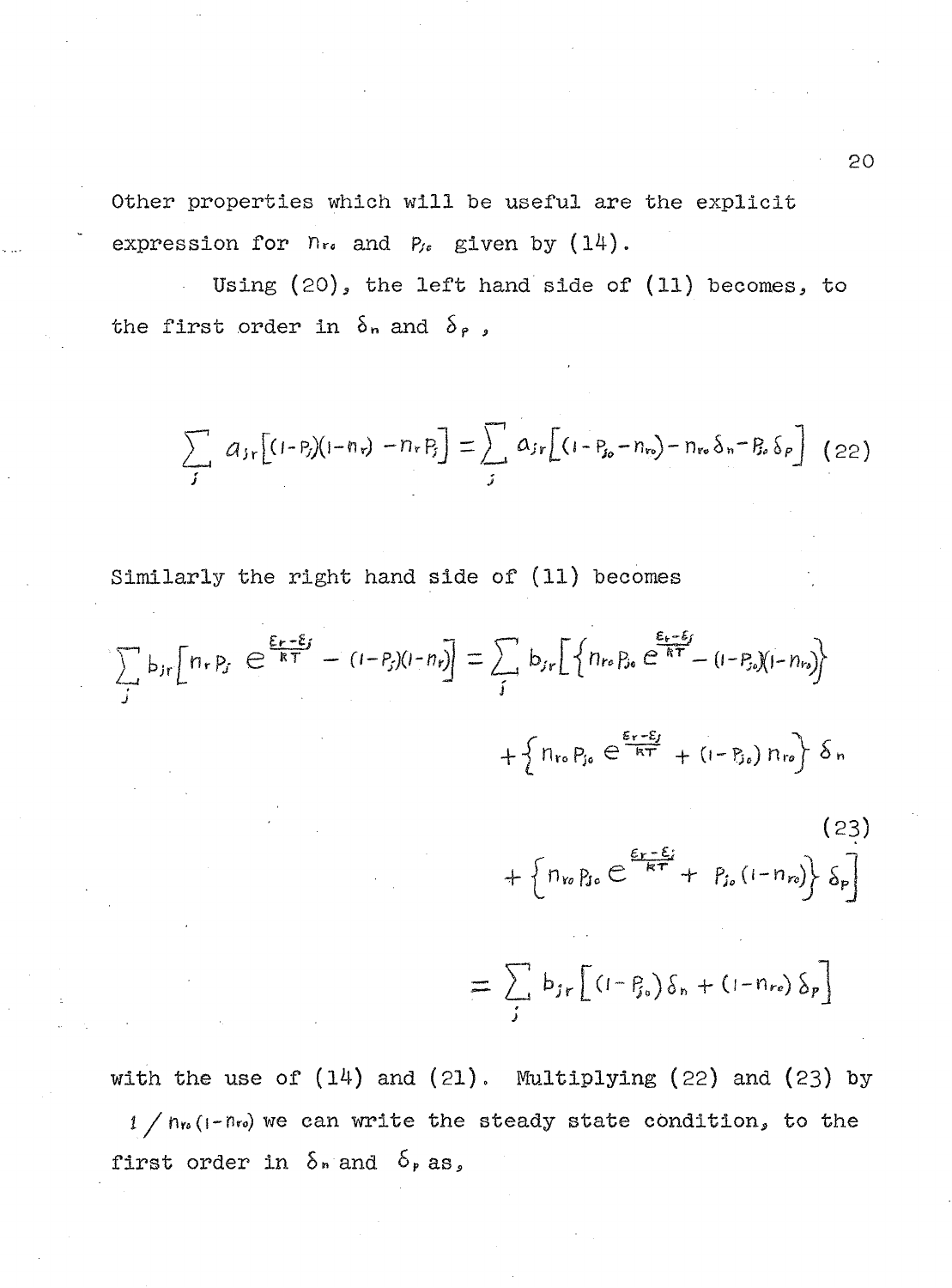$$
\sum_{s} a_{sr} \left[ \frac{(1 - P_{j_0} - n_{ro})}{n_{ro}(1 - n_{ro})} - \frac{\delta_n}{1 - n_{ro}} - \frac{P_{j_0} \delta_P}{n_{ro}(1 - n_{ro})} \right]
$$
\n
$$
= \sum_{s} b_{sr} \left[ \frac{(1 - P_{j_0})}{n_{ro}(1 - n_{ro})} \delta_n + \frac{\delta_P}{n_{ro}} \right]
$$
\n(24)

**Me now look at the second term of (19) whose** coefficient is  $a_{jr}$ . It follows from (20) and (14) that

$$
ln\left(\frac{1-nr}{nr}\right) \approx \frac{\epsilon_r - \gamma}{RT} - \frac{\delta_n}{1-n_{ro}}
$$

**and**

$$
ln\left(\frac{1-P_i}{P_j}\right) \approx \frac{\frac{P-\epsilon_j}{RT}}{RT} - \frac{\delta_P}{1-P_{j_o}}
$$

**therefore.**

$$
\sum_{j} a_{jr} \left[ \ln \left( \frac{1 - \eta_r}{\eta_r} \right) \left( \frac{1 - \rho_j}{\rho_r} \right) \right] \simeq \sum_{j} a_{jr} \left[ \frac{\varepsilon_r - \varepsilon_j}{\kappa \tau} - \frac{\delta_r}{1 - \eta_r} - \frac{\delta_r}{1 - \rho_{j_0}} \right] \tag{25}
$$

The second term of  $(19)$  whose coefficient is  $b_{ir}$  becomes

$$
\sum_{i} b_{j\mathbf{r}} \left[ \ln \left( \frac{1 - n_{\mathbf{r}}}{n_{\mathbf{r}}} \right) \left( \frac{1 - p_{j}}{p_{j}} \right) - \frac{\varepsilon_{\mathbf{r}} - \varepsilon_{j}}{kT} \right] \left[ (1 - p_{j}) + p_{j} \right] \in \frac{\varepsilon_{\mathbf{r}} - \varepsilon_{j}}{kT} \right]
$$

$$
\approx - \sum_{i} b_{j\mathbf{r}} \left[ \frac{(1 - p_{j_{0}})}{n_{\mathbf{r}} (1 - n_{\mathbf{r}})} + \frac{\delta_{\mathbf{r}}}{n_{\mathbf{r}}}\right] \qquad (26)
$$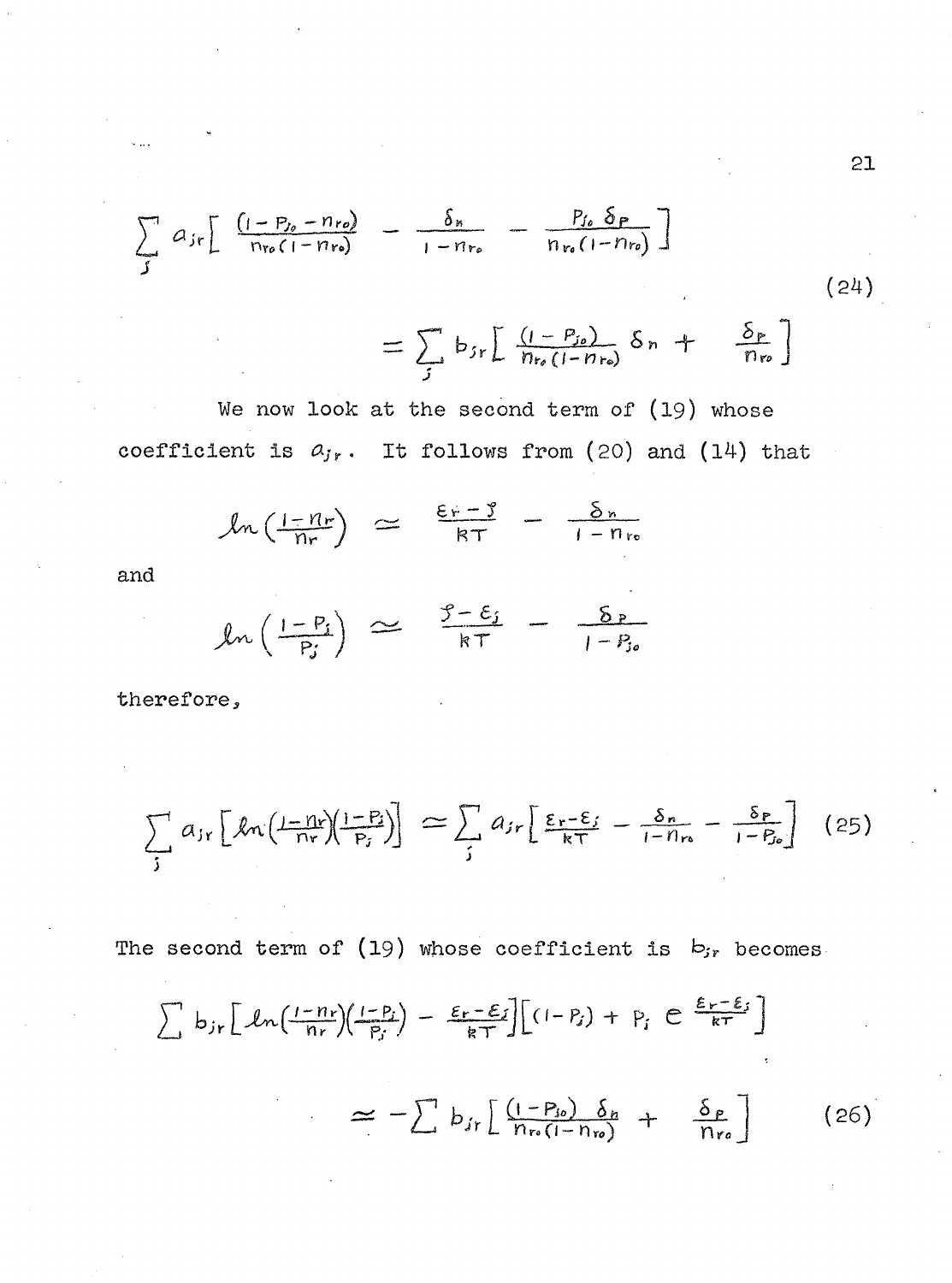**Comparing (24), (25) and (26)\* we see that the second terms in each summation of (19) cancel with the use of (11) if**

$$
\frac{1-P_{j_0}-n_{r_0}}{n_{r_0}(1-n_{r_0})} \quad \simeq \quad \frac{\varepsilon_{r}-\varepsilon_{j}}{kT}
$$

**and**

$$
\frac{P_{j_{\mathfrak{o}}}}{p_{r_{\mathfrak{o}}(1-p_{r_{\mathfrak{o}}})}} \quad \cong \quad \frac{1}{1-p_{j_{\mathfrak{o}}}}
$$

**The above relations can be shown to hold using (14) and by** assuming that terms of the form  $\frac{\Delta \varepsilon}{R}$  are small compared to **one. It follows that**

$$
\frac{1-P_{j_6}-n_{r_6}}{n_{r_6}(1-n_{r_6})} = \frac{\left(e^{\frac{E_r-E_j}{RT}}-1\right)\left(1+e^{-\frac{(E_r-T)}{RT}}\right)}{\left(1+e^{-\frac{(E_i-T)}{RT}}\right)} = \frac{\frac{E_r-E_j}{RT}\left(2-\frac{E_r-T}{RT}\right)}{\left(2-\frac{E_i-T}{RT}\right)}
$$

$$
\approx \frac{\frac{E_r-E_j}{RT}}{kT}
$$

**and**

$$
\frac{P_{j_0}}{n r_o (1 - n r_o)} = \frac{\left(e^{\frac{\xi_r - \zeta}{RT}} + 1\right) \left(1 + e^{-\frac{\left(\xi_r - \zeta\right)}{RT}}\right)}{\left(1 + e^{-\frac{\left(\xi_r - \zeta\right)}{RT}}\right)} \approx \frac{2\left(1 + \frac{\xi_r - \zeta}{RT}\right) \left(1 - \frac{\xi_r - \zeta}{RT}\right)}{\left(1 - \frac{\xi_i - \zeta}{RT}\right)}
$$
\n
$$
\approx \left(1 + \frac{\xi_f - \zeta}{RT} + 1\right) \approx \left(e^{\frac{\xi_i - \zeta}{RT}} + 1\right)
$$
\n
$$
= \frac{1}{1 - P_{j_0}}
$$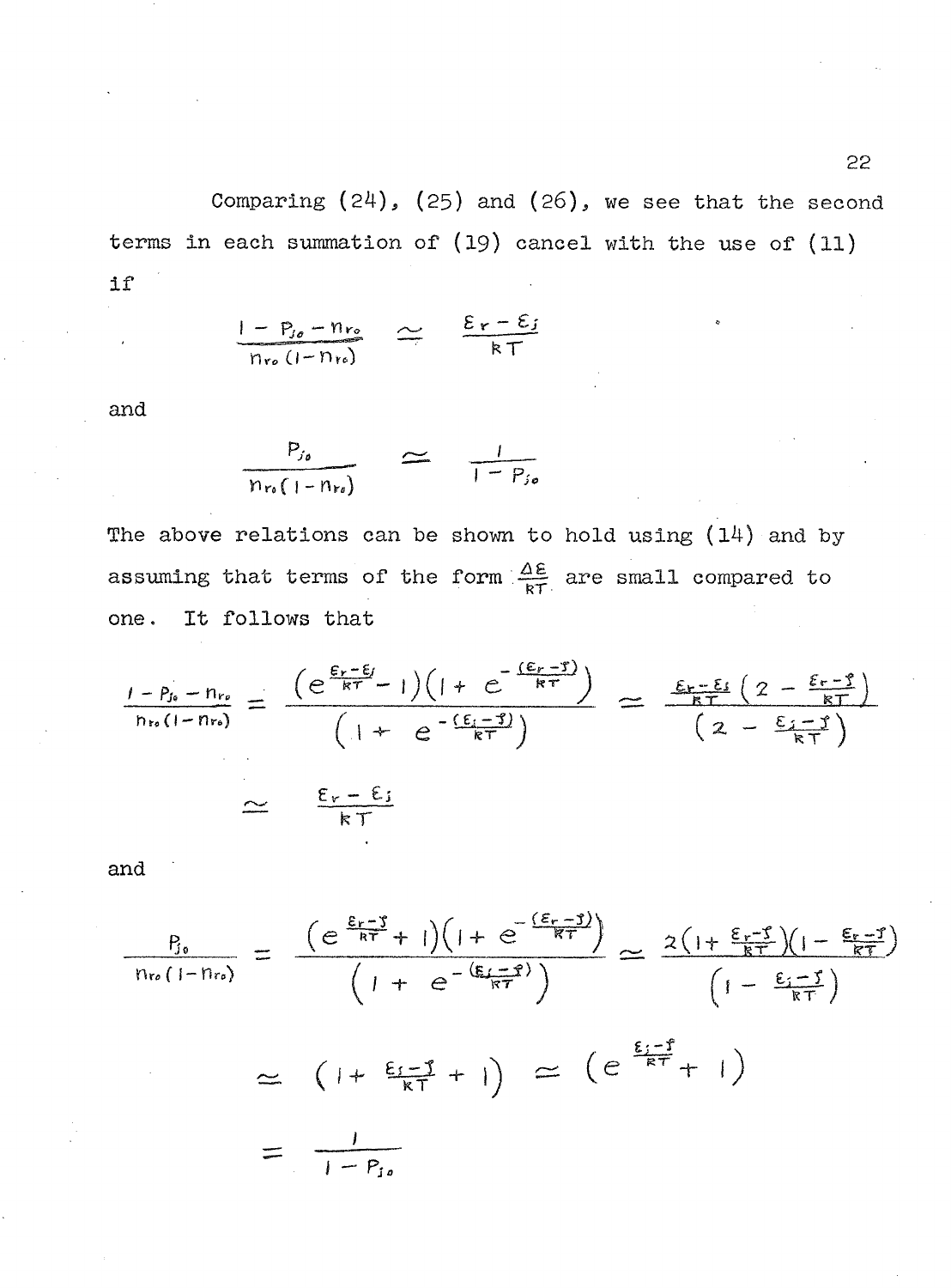Thus we have shown that  $\hat{N}_r = O$  implies that (19) is satisfied with  $\mu = 0$ . It can be shown that similar results follow **for all p; as well.**

**Proceeding in the other direction, we can prove to** the same approximation that for all  $n_i$  and  $p_j$  which satisfy equations of the form  $(17)$  and  $(18)$ , it follows that  $\mu = o$ ,  $\dot{n} = o$  and  $P_j = o$ . We have shown above that, to the first order in  $\delta_{\mathsf{r}}$  and  $\delta_{\mathsf{P}}$ ,

$$
\sum_{j} a_{j\mathbf{r}} \left[ ln \left( \frac{1 - n_{\mathbf{r}}}{n_{\mathbf{r}}} \right) \left( \frac{1 - p_{j}}{p_{j}} \right) \right] \implies \sum_{j} a_{j\mathbf{r}} \left[ \frac{1}{n_{\mathbf{r}} \left( 1 - n_{\mathbf{r}} \right)} \right] \left[ (1 - p_{j}) (1 - n_{\mathbf{r}}) - n_{\mathbf{r}} p_{j} \right]
$$

**and**

$$
\sum_{j} b_{j\mathbf{r}} \left[ ln \left( \frac{1 - n\mathbf{r}}{n\mathbf{r}} \right) \left( \frac{1 - p_{j}}{p_{j}} \right) - \frac{\varepsilon_{\mathbf{r}} - \varepsilon_{\mathbf{f}}}{R\top} \right] \left[ (1 - p_{j}) + p_{j} \right] e^{-\frac{\varepsilon_{\mathbf{r}} - \varepsilon_{\mathbf{f}}}{R\top}} \right]
$$
\n
$$
\simeq \sum_{i} b_{j\mathbf{r}} \left[ \frac{1}{n\mathbf{r}_{\mathbf{r}} \left( 1 - n\mathbf{r}_{\mathbf{r}} \right)} \right] \left[ (1 - p_{j}) (1 - n\mathbf{r}) - n_{\mathbf{r}} p_{j} \right] e^{-\frac{\varepsilon_{\mathbf{r}} - \varepsilon_{\mathbf{f}}}{R\top}} \right]
$$

If we use the fact that  $n_r \approx n_r$  for small deviations from **thermal equilibrium, (19) may be written**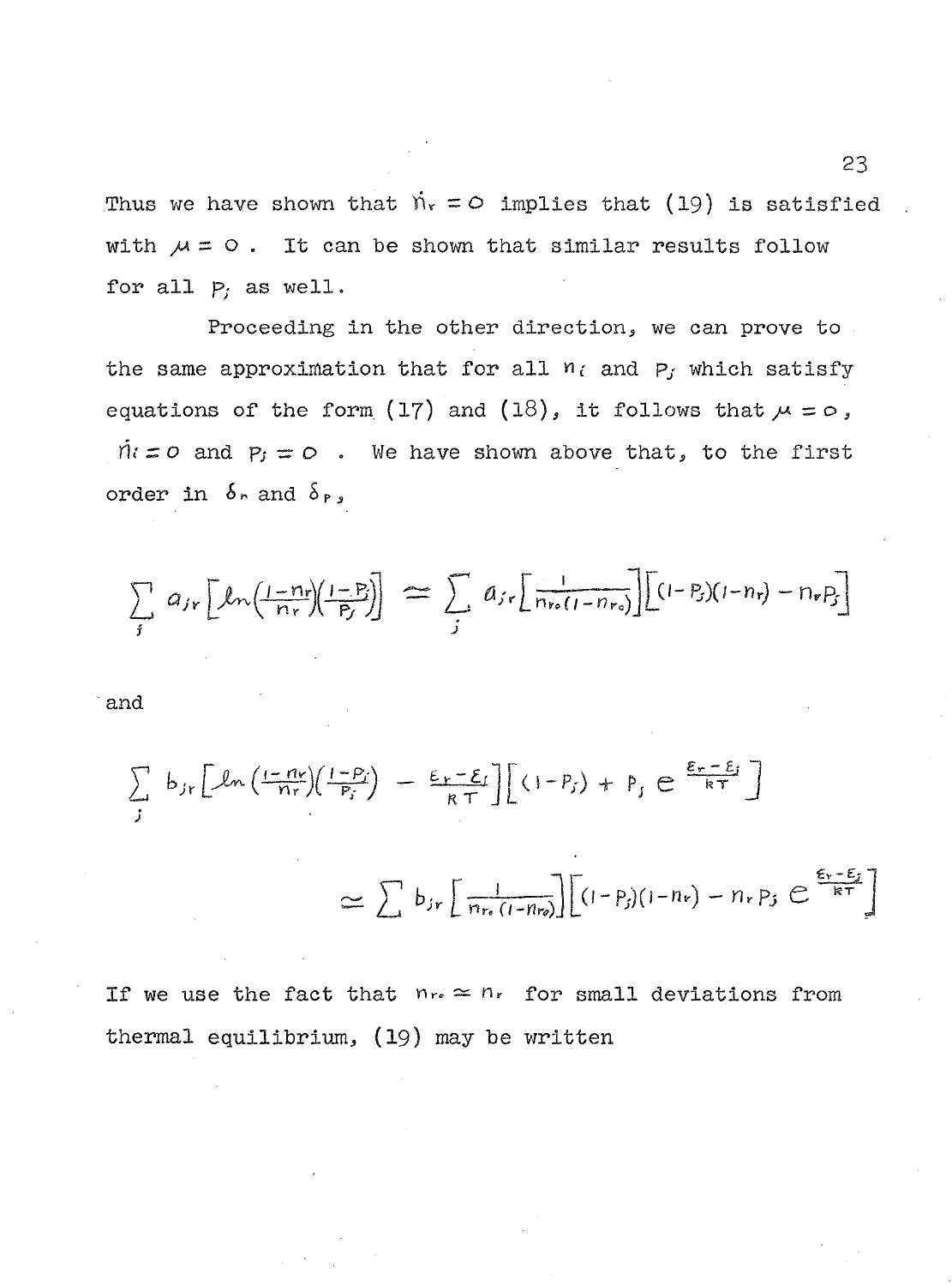$$
\mu = \left[\frac{2}{n_r(1-n_r)}\right] \sum_{j} \left\{ a_{jr} \left[ (1-p_j)(1-n_r) - n_r p_j \right] + b_{jr} \left[ (1-p_j)(1-n_r) - n_r p_j \right] e^{\frac{\xi_r - \xi_j}{RT}} \right\}
$$
(27)

$$
= \left[\frac{2}{n_r(1-n_r)}\right] \sum_{j} \left[ (a_{jr} + b_{jr}) (1-p_j)(1-n_r) - (a_{rj} + b_{rj}) n_r p_j \right]
$$

$$
= \left[\frac{2}{n_r(1-n_r)}\right] \frac{d n_r}{d t}
$$

**where we have used (12), (13) and the first of equations (5) with** *i* **replaced by r .**

## **Similarly, it can be shown that**

$$
\mu = -\left[\frac{2}{P_{\ell}(1-P_{\ell})}\right] \frac{dP_{\ell}}{dt}
$$
 (28)

Multiplying (27) by  $n_r(i-n_r)$ , summing over r and **performing a similar operation on (28) we have, changing r to t and A to j ,**

$$
\mu\left\{\sum_i n_i(i-n_i)+\sum_j P_j(i-P_j)\right\} \approx 2\left\{\sum_i \frac{dn_i}{dt}-\sum_j \frac{dP_i}{dt}\right\}
$$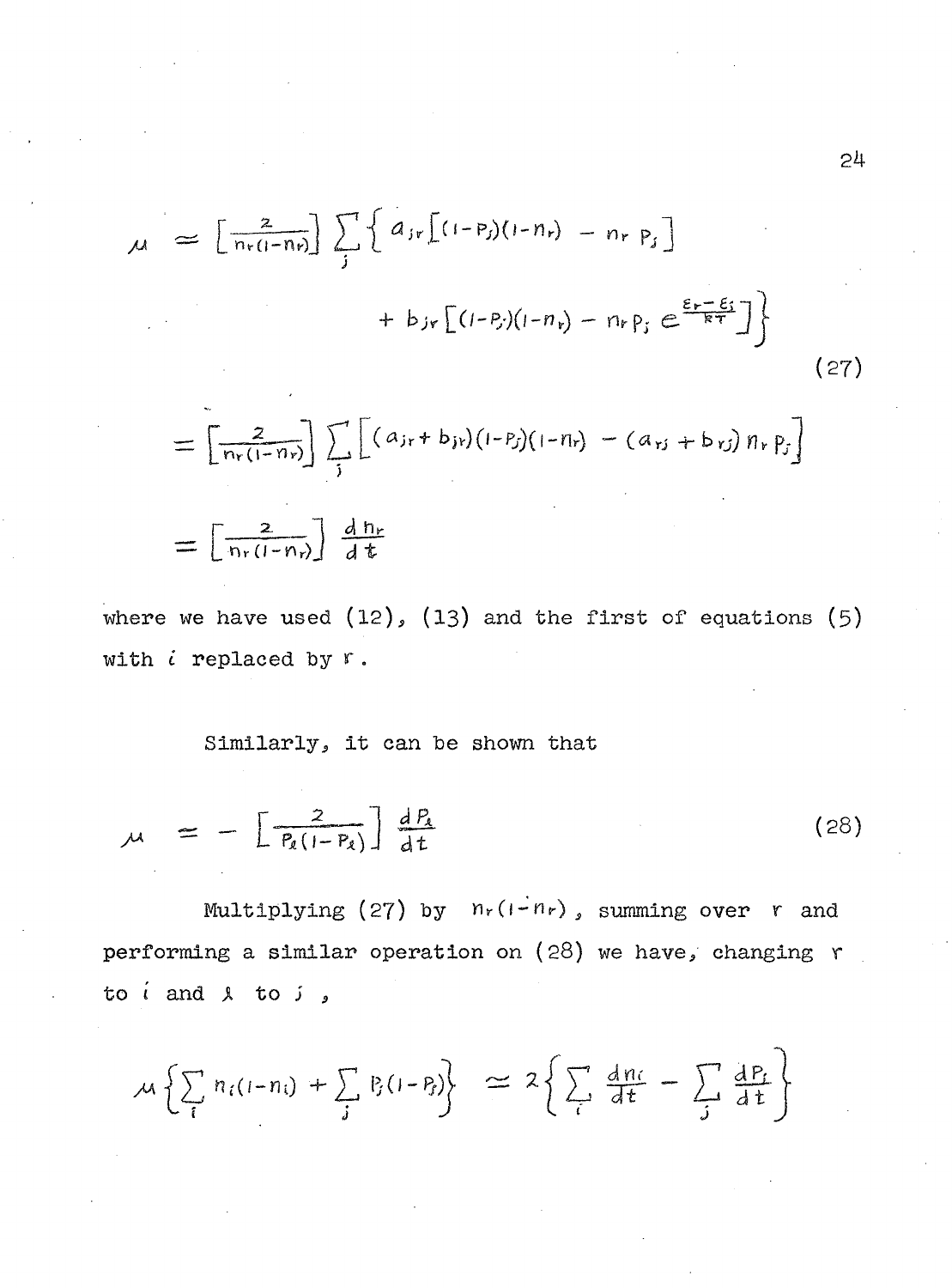**But by (5) we have**

$$
\sum_{i} \frac{dn_i}{dt} = \sum_{j} \frac{dp_j}{dt}
$$

**Therefore,**

$$
\mu\left\{\sum_i n_i(i-n_i) + \sum_j P_i(i-P_j)\right\} \simeq 0
$$

and  $\mu = 0$ , since the quantity in brackets is non-zero. It **follows from (27) and (28), changing t to c and A to j ,** that  $\dot{n}_i = 0$  and  $\dot{p}_j = 0$ 

**Summarizing, we have proved, for small deviations** from equilibrium and for quantities  $\frac{\Delta \mathcal{E}}{\mathcal{E} \mathcal{T}}$  small compared to one, **that an extremum of entropy production is a necessary and** sufficient condition for the existance of the steady state.

#### **E. PROOF OF MINIMUM**

**We would now like to prove that the extremum of entropy production is actually a minimum. To do this we** consider small changes  $\delta n_i$  and  $\delta p_j$  from the steady state values  $n^s$  and  $p^s$  . We wish to prove that

$$
\delta\left(\frac{\dot{S}_{t}}{R}\right) = \left\{\begin{array}{c}\dot{S}_{t} \\ \frac{\dot{S}_{t}}{R}\end{array}\bigg|_{n_{t}^{s}+\delta n_{t},\ P_{s}^{s}+\delta P_{s}} - \frac{\dot{S}_{t}}{R}\bigg|_{n_{t}^{s},\ P_{s}^{s}}\right\} \geq 0 \tag{29}
$$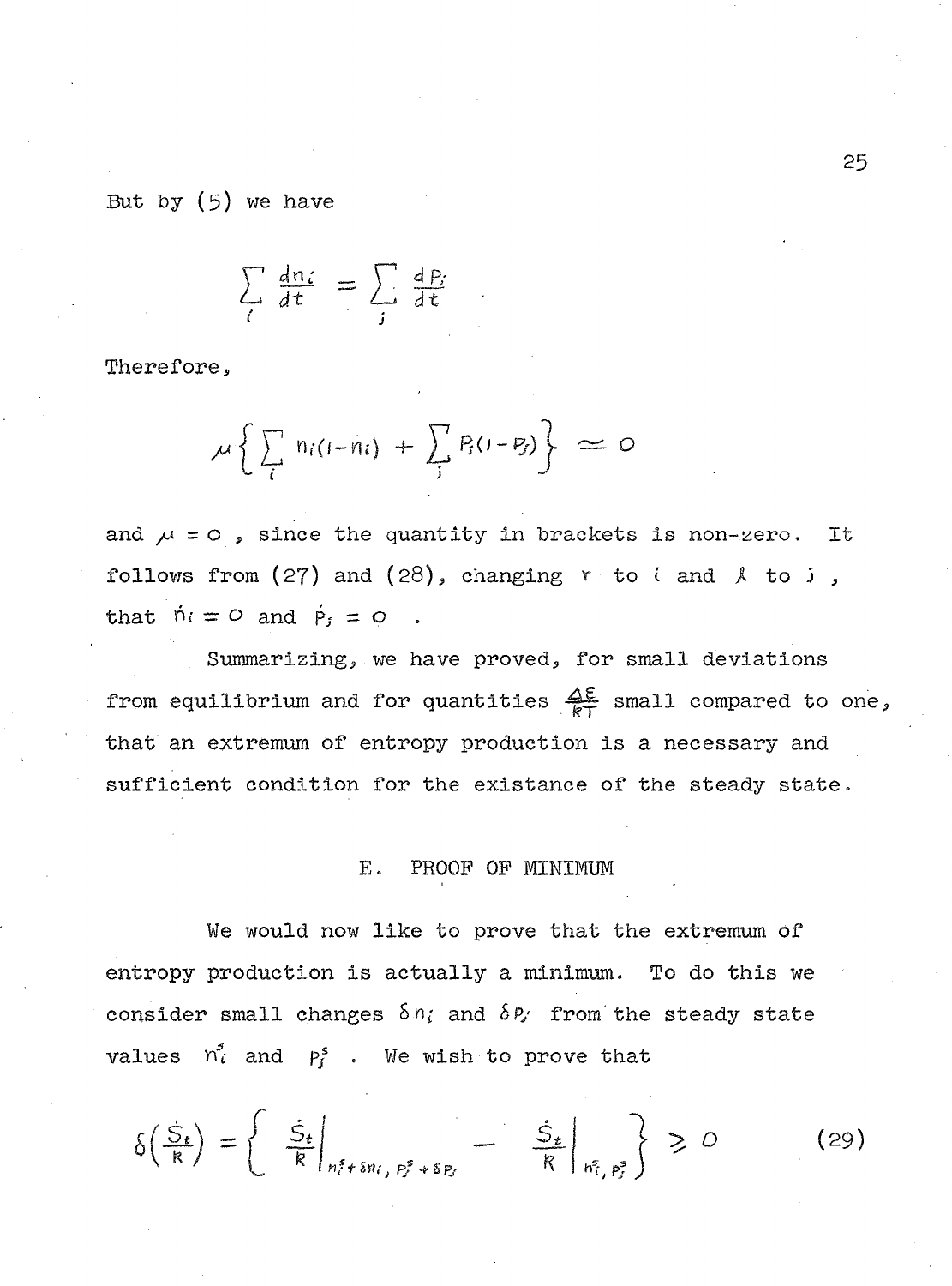**Since we are calculating changes from an extremum value, we** need only consider second order terms in  $\delta n_i$  and  $\delta p_i$ . Sub**stituting (9) into (29) we obtain**

$$
\delta\left(\frac{\dot{S}_{*}}{R}\right) = \sum_{i,j} a_{ii} \left[ \left(\frac{1}{n_{i}^{s}} + \frac{1}{1-n_{i}^{s}}\right) \left(\delta n_{i}\right)^{2} + \left(\frac{1}{n_{i}^{s}} + \frac{1}{1-n_{i}^{s}} + \frac{1}{n_{j}^{s}} + \frac{1}{1-n_{j}^{s}}\right) \delta n_{i} \delta p_{j} \right]
$$
  
+ 
$$
\left(\frac{1}{p_{j}^{s}} + \frac{1}{1-n_{j}^{s}}\right) \left(\delta p_{j}\right)^{2} + \sum_{i,j} b_{ii} \left[ \left(\frac{1-p_{j}^{s}}{n_{i}^{s}} + \frac{1-p_{j}^{s}}{1-n_{i}^{s}} + \frac{\sigma_{i}}{n_{i}^{s}}\right) + \frac{\sigma_{i}}{1-n_{i}^{s}}\right] \left(\delta n_{i}\right)^{2} + \left(\frac{1}{n_{i}^{s}} + \frac{1}{n_{j}^{s}} - \ln \frac{n_{i}^{s}B_{j}^{s} \sigma_{i}}{(1-n_{i}^{s})(1-P_{j}^{s})}\right) \left(30\right)
$$
  
+ 
$$
\frac{\sigma_{i}}{1-n_{i}^{s}} + \frac{\sigma_{i}}{1-P_{j}^{s}} + \sigma_{i} \ln \frac{n_{i}^{s}B_{j}^{s} \sigma_{i}}{(1-n_{i}^{s})(1-P_{j}^{s})}\right) \delta n_{i} \delta p_{j}
$$
 (30)

$$
+\left(\frac{1-n_i^s}{p_j^s}+\frac{1-n_i^s}{1-p_j^s}+\frac{\sigma_{ij}n_i^s}{p_j^s}+\frac{\sigma_{ij}n_i^s}{1-p_j^s}\right)\left(\delta p_j\right)^2\bigg]
$$

**6** where  $\sigma_{ij}$  =  $\mathcal{C}$   $^{k\tau}$  =  $^{b}$   $^{y}/$   $^{b}$   $^{t}$ . If we can write (30) in the form of a sum of squares, then  $(29)$  will be satisfied and the **extremum will be a minimum. Towards this end we again resort**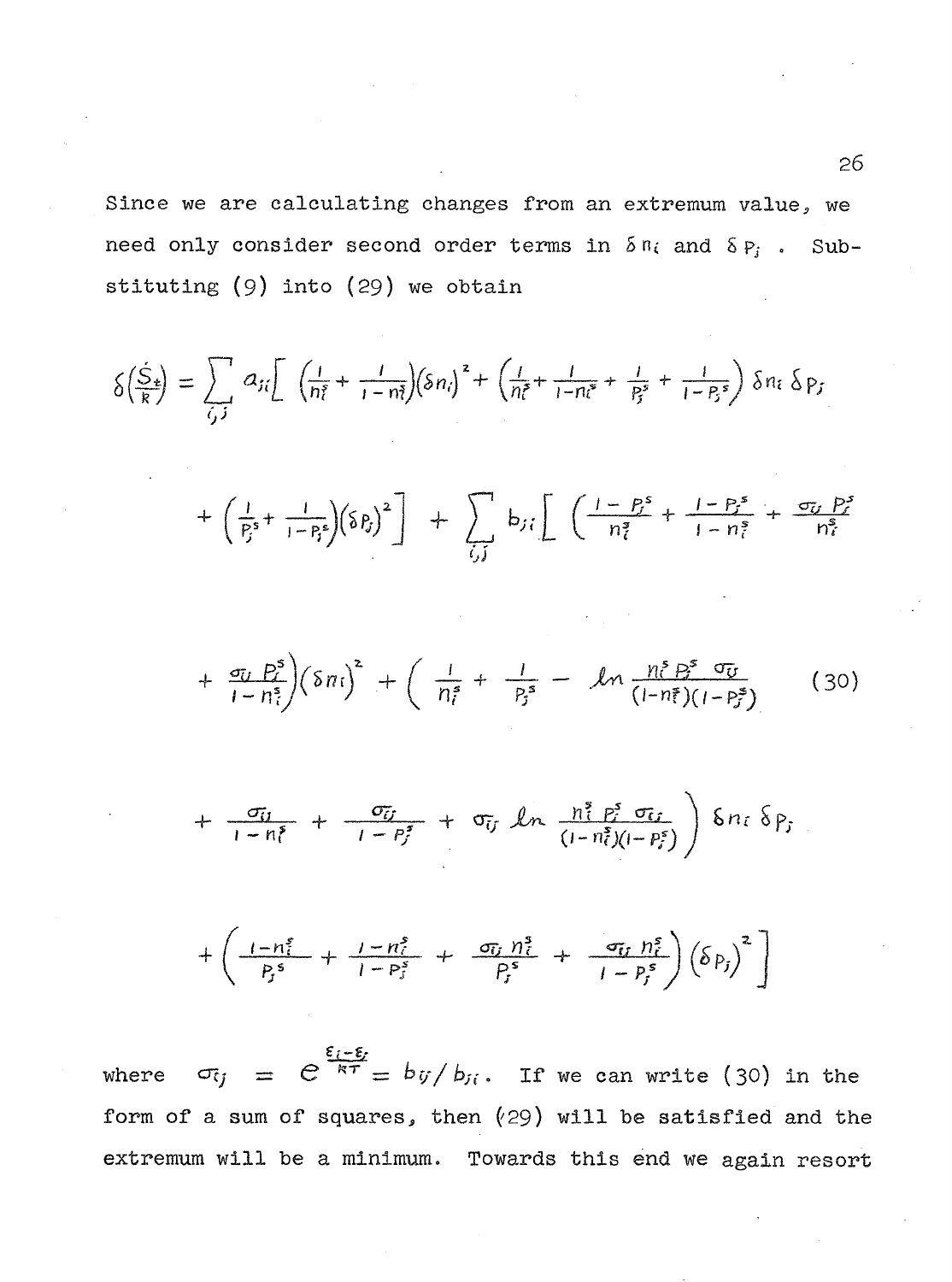**to the restrictions that the steady state is not far from** equilibrium and that quantities of the form  $\frac{\Delta \epsilon}{\textbf{kT}}$  are small **compared to one. These restrictions can be expressed in the form**

$$
\frac{n_i^s \, p_i^s \, \sigma_U}{\left(l - n_i^s\right)\left(l - p_j^s\right)} \quad \simeq \quad 1 \tag{31}
$$

**and**

$$
\frac{n_i^s P_i^s}{(1-n_i^s)(1-P_i^s)} \simeq 1 \tag{32}
$$

**Applying (31) and (32), equation (30) may be re-written**

$$
\delta\left(\frac{\dot{S}_{t}}{R}\right) = \sum_{i,j} a_{i1} \left[ \frac{1}{n_{i}^{s} p_{j}^{s}} \right] \left[ \left( P_{j}^{s} + \frac{n_{i}^{s} p_{j}^{s} (1 - p_{j}^{s})}{(1 - n_{i}^{s})(1 - p_{j}^{s})} \right) (\delta n_{i})^{2} + \left( P_{j}^{s} + \frac{n_{i}^{s} p_{j}^{s} (1 - p_{j}^{s})}{(1 - n_{i}^{s})(1 - p_{j}^{s})} \right) + n_{i}^{s} + \frac{n_{i}^{s} p_{j}^{s} (1 - n_{i}^{s})}{(1 - p_{j}^{s})(1 - n_{i}^{s})} \right) \delta n_{i} \delta p_{j} + \left( n_{i}^{s} + \frac{n_{i}^{s} p_{j}^{s} (1 - n_{i}^{s})}{(1 - p_{j}^{s})(1 - n_{i}^{s})} \right) \left( \delta p_{j} \right)^{2} \right]
$$
  
+ 
$$
\sum_{i,j} b_{j} \left[ \left( \frac{1 - p_{j}^{s}}{n_{i}^{s}} + \frac{1 - p_{j}^{s}}{1 - n_{i}^{s}} + \frac{(1 - p_{j}^{s})(1 - n_{i}^{s})}{(n_{i}^{s})^{2}} + \frac{1 - p_{j}^{s}}{n_{i}^{s}} \right) (\delta n_{i})^{2} + \left( \frac{1}{n_{i}^{s}} + \frac{1}{p_{j}^{s}} + \frac{1}{p_{j}^{s}} + \frac{1 - n_{i}^{s}}{n_{i}^{s} p_{j}^{s}} \right) \delta n_{i} \delta p_{j} + \left( \frac{1 - n_{i}^{s}}{p_{j}^{s}} + \frac{1 - n_{i}^{s}}{1 - p_{j}^{s}} \right) + \frac{(1 - n_{i}^{s})(1 - p_{j}^{s})}{(p_{j}^{s})^{2}} + \frac{1 - n_{i}^{s}}{p_{j}^{s}} \right) \left( \delta p_{j} \right)^{2} \right]
$$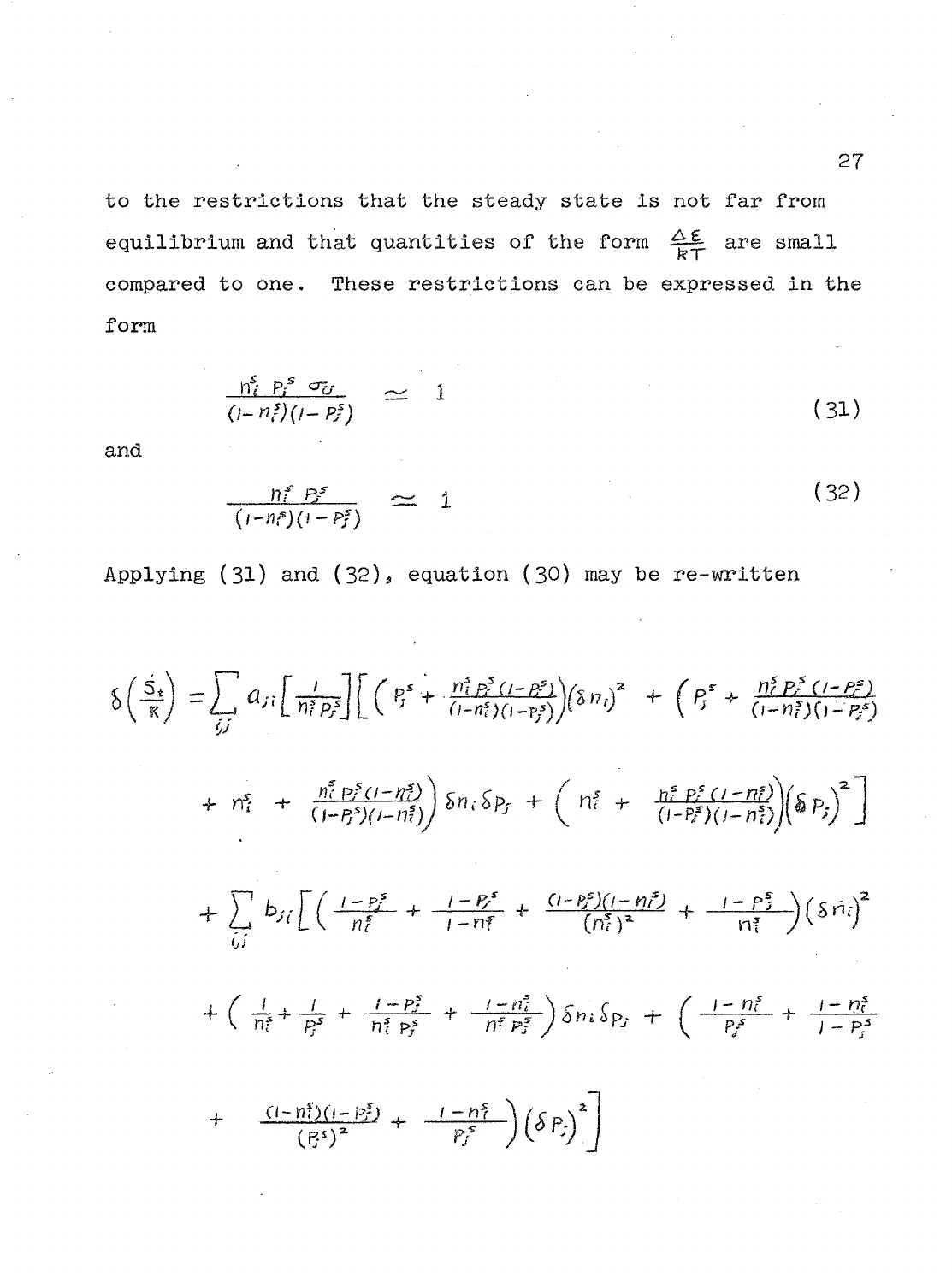**It follows after some manipulation, that**

$$
\delta\left(\frac{\dot{S}_{\mathbf{r}}}{\kappa}\right) = \sum_{\zeta, J} \left\{ a_{\zeta i} \left[ \frac{1}{n_{\zeta}^2 p_{\zeta}^2} \right] \left[ \delta n_{\zeta} + \delta p_{\zeta} \right]^2 + b_{\zeta i} \left[ \frac{\left(1 - p_{\zeta}^2\right)^{\frac{1}{2}}}{n_{\zeta}^2 \left(1 - n_{\zeta}^2\right)^{\frac{1}{2}}} \delta n_{\zeta} + \frac{\left(1 - n_{\zeta}^2\right)^{\frac{1}{2}}}{p_{\zeta}^2 \left(1 - p_{\zeta}^2\right)^{\frac{1}{2}}} \delta p_{\zeta} \right]^2 \right\} \geq 0
$$
\n(33)

**Thus we have proved that entropy production in a steady state obeying the restrictions (31) and (32) has its minimum value.**

## **F. CALCULATION OF MINIMUM ENTROPY PRODUCTION**

**In the steady state, we can give an interesting physical interpretation to the entropy production process.** Since  $\dot{n}_i = o$  and  $\dot{P}_i = O$  for the steady state, it follows **from (2)** and (4) that  $\frac{S_c}{R} = 0$  and  $\frac{S_v}{R} = 0$ ; consequently,

$$
\left(\frac{\dot{S}_t}{R}\right)_{\min} = \frac{\dot{S}_R}{R} = -\sum_{\zeta, j} \left(\frac{\epsilon_i - \epsilon_j}{RT}\right) \left[ b_{j\zeta} (1 - n_{\zeta}^s)(1 - p_j^s) - b_{\zeta j} n_{\zeta}^s p_j^s \right] (34)
$$

**But from (5)» the steady state also implies that**

$$
\sum_{j} [a_{j\ell} (1 - P_j^{s})(1 - n_{\ell}^{s}) - a_{ij} n_{\ell}^{s} P_j^{s}] = - \sum_{j} [b_{j\ell} (1 - P_j^{s})(1 - n_{\ell}^{s}) - b_{ij} n_{\ell}^{s} P_j^{s}] (35)
$$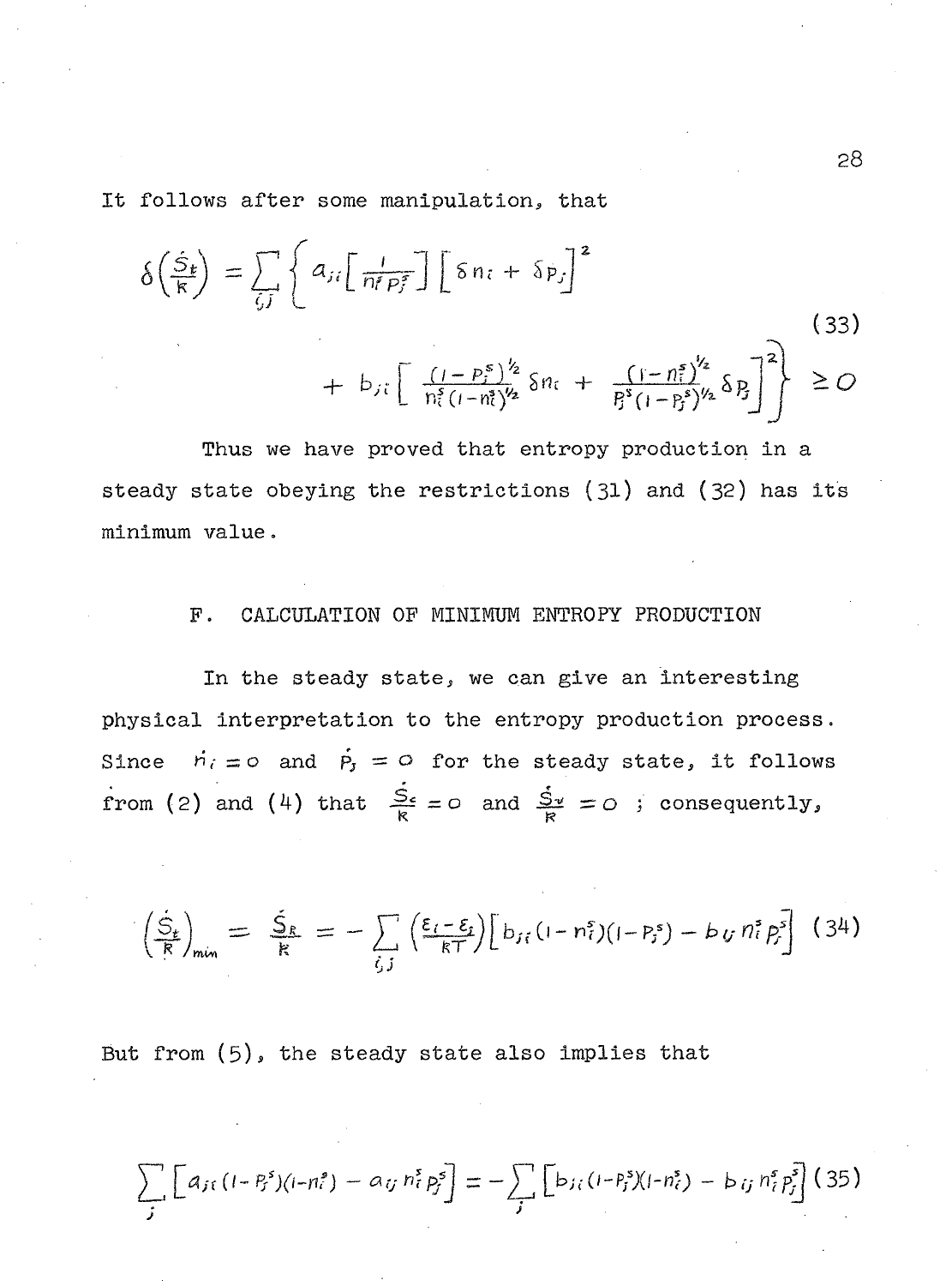**and**

$$
\sum_{i} \left[ a_{ji} (1 - P_{i}^{s})(1 - n_{i}^{s}) - a_{ij} n_{i}^{s} p_{i}^{s} \right] = - \sum_{i} \left[ b_{ji} (1 - P_{i}^{s})(1 - n_{i}^{s}) - b_{ij} n_{i}^{s} p_{i}^{s} \right] \quad (36)
$$

If we multiply ( $36$ ) by  $\frac{\varepsilon_f}{kT}$ , sum over ; and subtract the **result from a similar modification of (35) involving**  $\frac{\varepsilon}{kT}$ **, we find that (34) may be re-written in the form**

$$
(\dot{S}_t)_{\min} = \sum_{\zeta, j} \left( \frac{\varepsilon_{\zeta} - \varepsilon_{j}}{\tau} \right) \left[ a_{j\zeta} \left( 1 - P_{j}^{s} \right) \left( 1 - n\overline{\zeta} \right) - a_{i\zeta} n_{i}^{s} P_{s}^{s} \right] = \dot{S}_{\kappa}
$$
 (37)

The quantity  $\frac{\varepsilon_i - \varepsilon_j}{\tau}$  may be interpreted as the increase in **entropy, at temperature T, per transition between states t and j . The expression**

$$
\left[ a_{ji} (1 - P_j^s)(1 - n_i^s) - a_{ij} n_i^s p_j^s \right]
$$

**represents the net rate of electronic transitions induced by the absorbed radiation. We may conclude that in the steady** state, the photoconductor takes only an indirect part in the **production of entropy. Entropy is, in fact, produced by the process of transforming coherent electromagnetic radiation**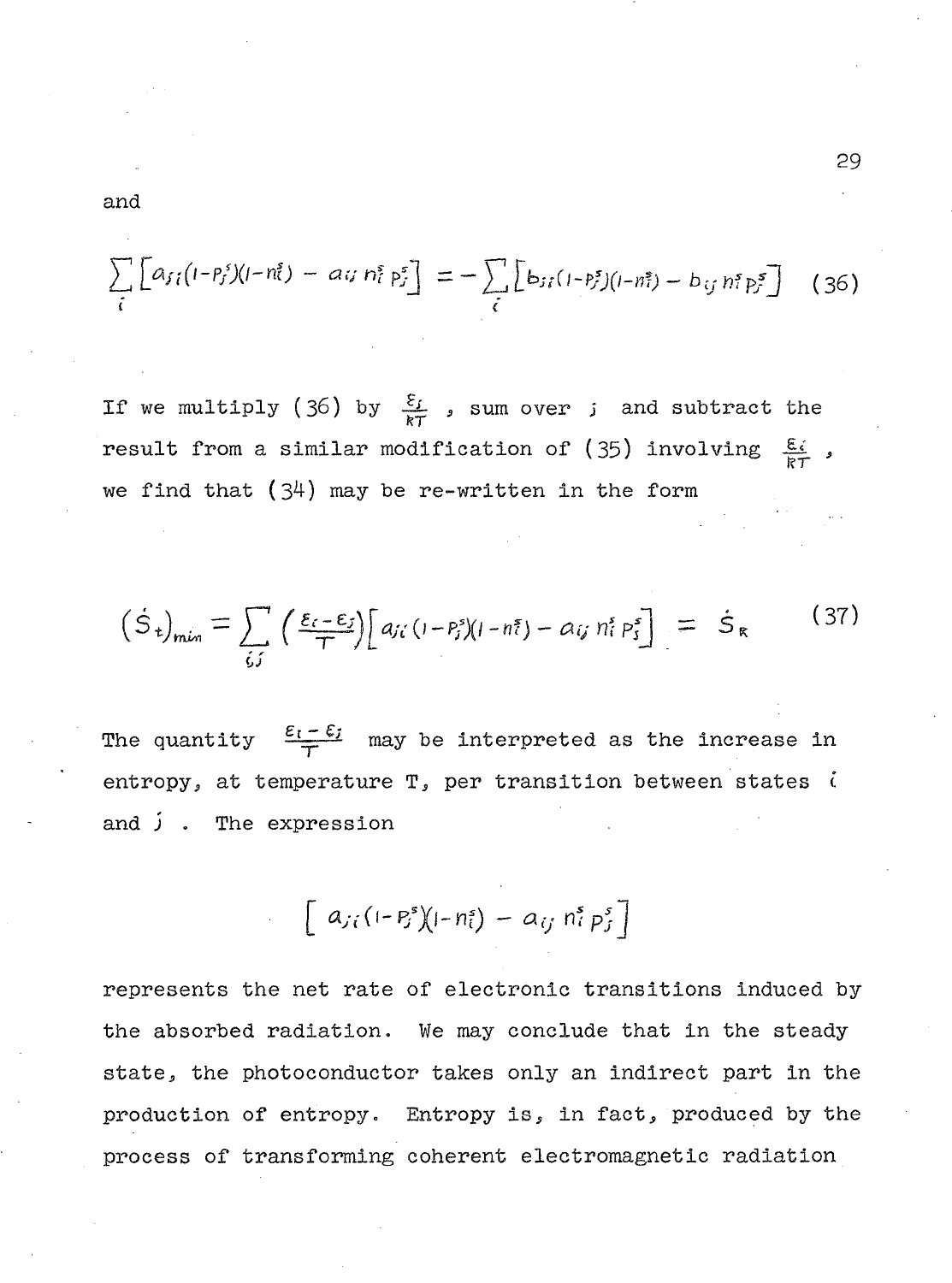**absorbed by the system into incoherent thermal energy of the heat reservoir at temperature T .**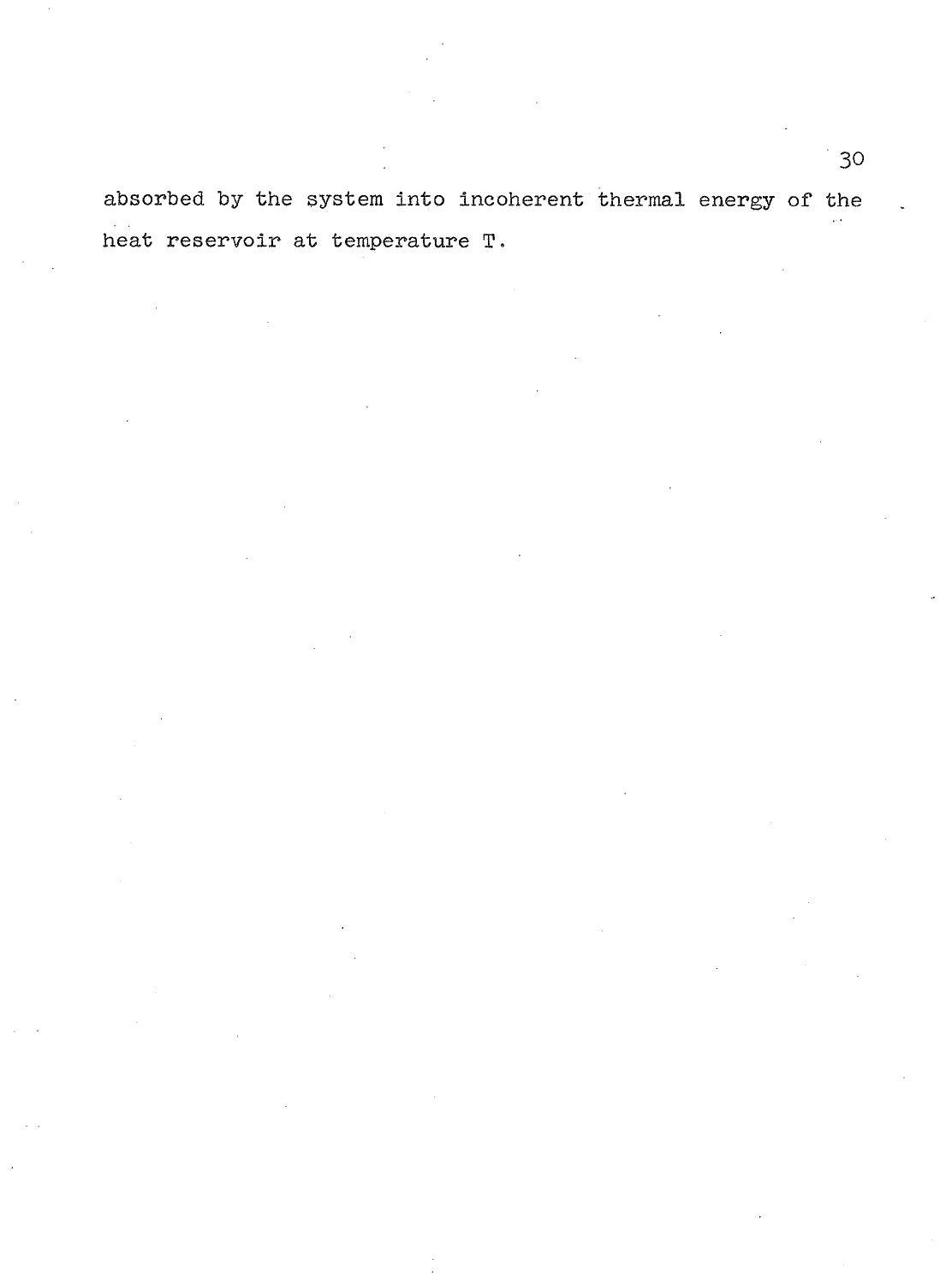#### **III. CONCLUSION AND DISCUSSION**

**We may conclude that the principle of minimum entropy production can be applied to an illuminated photoconductor provided certain restrictions are met. These restrictions require that only small departures from high temperature equilibrium be allowed. It can be seen from the introduction that these results are very consistent with those obtained for similar systems.**

**It is interesting to consider how these restrictions can be realized. Since we can consider only small departures from thermal equilibrium, the rate of entropy production will be small. Or, more precisely, the rate of entropy production** is of second order in the small quantities  $\delta$ <sub>n</sub> and  $\delta$ <sub>p</sub>. This follows from the fact that the Lagrange multiplier,  $\mu$ , **may be physically interpreted as being proportional to the** negative of the entropy production, and  $\mu$  was shown to be **zero to the first order in S« and Sp .**

**It is worthwhile to consider the expression for entropy production written in a different form. Applying** (12) and (13) to (9) and using  $\sigma_{i,j} = e^{\frac{k_i - E_i}{kT}}$ , we obtain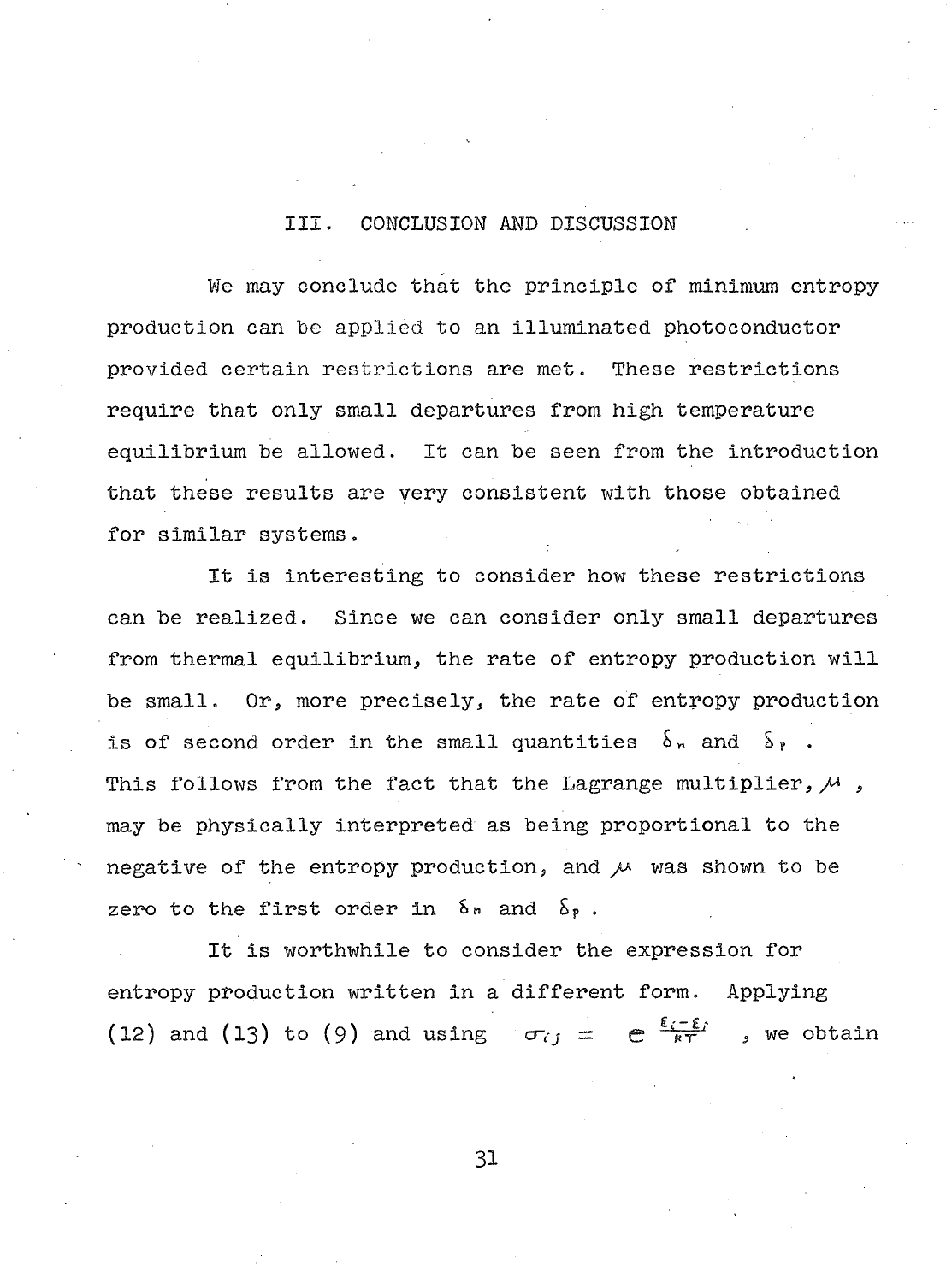$$
\frac{\dot{S}_{+}}{R} = -\sum \left\{ a_{ji} \left[ \ln \frac{n_{i} P_{i}}{(1 - n_{i})(1 - P_{j})} \right] \left[ (1 - n_{i})(1 - P_{j}) - n_{i} P_{j} \right] + b_{ji} \left[ \ln \frac{n_{i} P_{i} \sigma_{ij}}{(1 - n_{i})(1 - P_{j})} \right] \left[ (1 - n_{i})(1 - P_{j}) - n_{i} P_{j} \sigma_{ij} \right] \right\}
$$
\n(38)

**From (38) we can see that conditions for small entropy production could be written as**

$$
\frac{n_i p_j}{(1-n_i)(1-p_j)} \simeq 1
$$

**and**

$$
\frac{n_i P_i \sigma_U}{(1-n_i)(1-P_j)} \simeq 1
$$

**These are recognized as equations (31) and (32)» the condi**tions for a minimum of  $\frac{\tilde{S}_t}{R}$ . Virtually the only way (31) and (32) can be satisfied is for  $n_i \approx \frac{1}{2}$ ,  $P_i \approx \frac{1}{2}$  and  $\sigma_{ij} \approx 1$ The restrictions on the values of the  $n_i$  and  $P_j$  imply that **the available electrons are approximately equally distributed among the levels of the valence and conduction bands. The last restriction, of course, implies high temperature. Thus, the physical situation in which the principle is valid is one in which the Fermi-Dirac distribution function**

$$
n = \frac{1}{e^{\frac{\xi - f}{RT}} + 1}
$$

**is approximately equal to '/s- for all energies of the valence**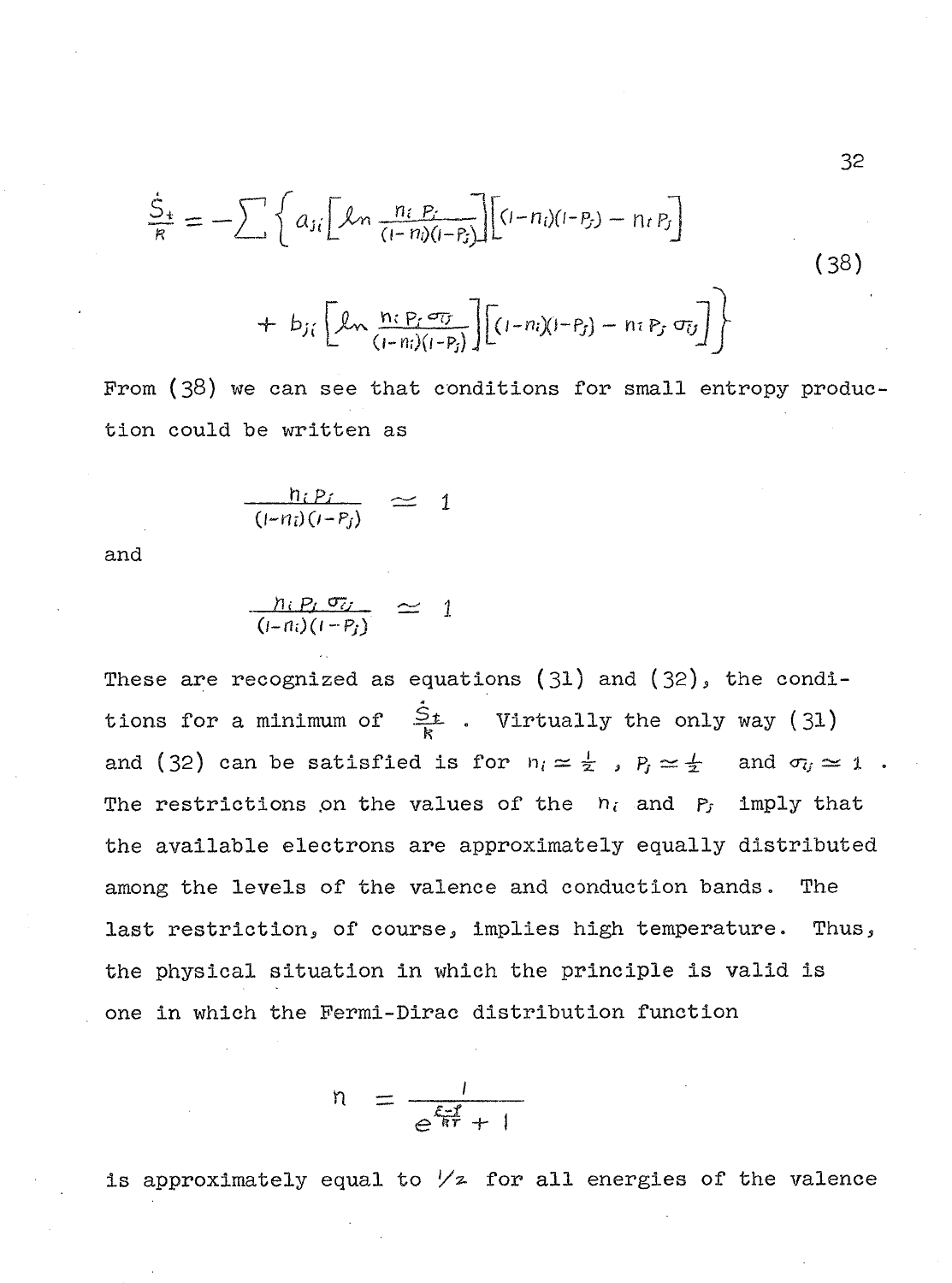**and conduction bands. This is highly unlikely. For example, if we take the average width of the intrinsic gap to be 1** e.v., a temperature required for  $n \approx \frac{1}{2}$  is around  $300,0000$ K. **Hence for most photoconductors the principle does not apply in the strict form we have used it.**

**However, it was mentioned in the introduction that the domain of validity of the principle was extended by Klein using a system similar to our own. By analogy, it seems conceivable that the state of minimum entropy production might provide a rough criterion for the existence of the steady state in our system when lower temperatures and higher light intensities are considered.**

**As can be seen from the present example, the way is open for more intensive research in the theory of nonequilibrium thermodynamics as related to the steady state. A possible direction of further research might be in the attempt to.develop a new thermodynamic function, perhaps belated to the entropy, whose extremum would insure the existence of the steady state under more general conditions.**